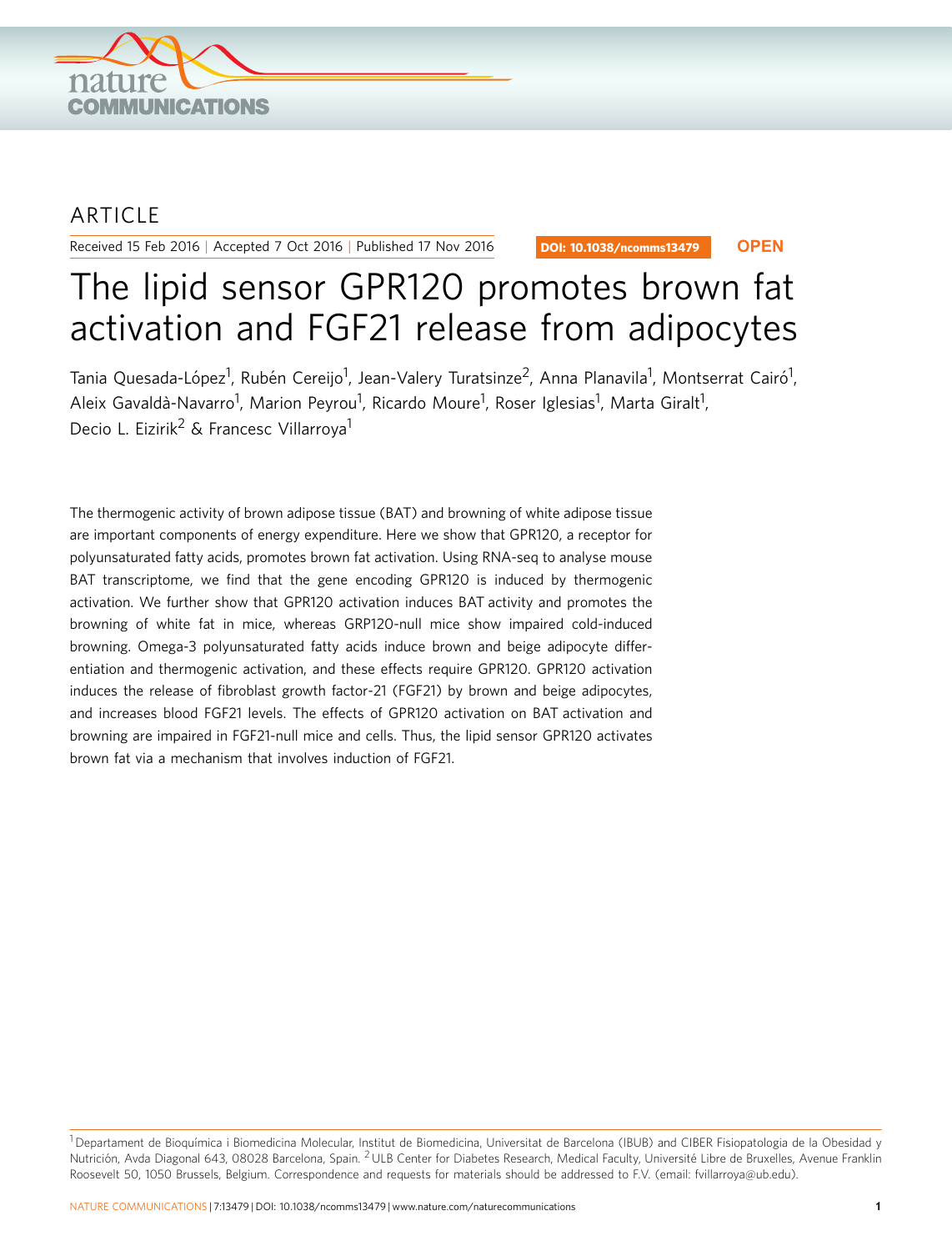rown adipose tissue (BAT) is the main site of non-shivering thermogenesis in mammals. It confers a unique mechanism for energy expenditure and heat production in response to cold and provides a protective mechanism against excessive body weight accumulation in response to overfeeding<sup>1,2</sup>. The interest in brown fat activity as a mechanism of protection against the obesity and metabolic diseases has been renewed by the recent recognition that adult humans possess active BAT, and its activity is negatively associated with obesity and type II diabetes<sup>[3](#page-15-0)</sup>. Many aspects of the molecular mechanisms underlying the function of BAT are known, but we do not comprehensively understand how BAT activity is controlled and integrated with whole organism metabolism to ensure that metabolic substrates are burned and heat is provided. Recent studies unravelled an additional BAT-related means to control energy expenditure, wherein white adipose tissue (WAT) has the capacity to acquire BAT-like properties via the so-called 'browning' process. During this process, sustained thermogenic activation leads to the appearance of the so-called beige or brite adipocytes in WAT depots, which, like classical brown adipocytes, express uncoupling protein-1 (UCP1) and perform uncoupled mitochondrial respiration[4,5](#page-15-0). Several lines of evidence suggest that the browning process is especially relevant in controlling wholebody energy balance<sup>4</sup>. This may reflect its high inducibility in response to environmental factors and the ability of beige cells to use additional, non-UCP1-mediated energy expending mechanisms<sup>[6](#page-15-0)</sup>.

Studies aimed at assessing how BAT responds to cold can improve our understanding of the processes that mediate BAT activation. Transcriptomic profiling of BAT from cold-exposed mice can provide a snapshot of how BAT responds to the thermogenic activation and may offer an unbiased look at novel BAT activity-related actors. Recently, RNA sequencing (RNA-seq) has emerged as the best tool for transcriptomic studies, as it does not require a priori knowledge of targets, and shows both high reproducibility and a low frequency of false positives[7–9](#page-15-0). Moreover, RNA-seq can identify 25–75% more genes than complementary DNA (cDNA) microarrays, and it allows assessment of both whole genes and splice variants $10,11$ .

Here we used RNA-seq to analyse the responsiveness of BAT to the cold-induced thermogenic activation. Departing from these data set, we identified a novel pathway through which thermogenic activation of BAT and the browning of WAT occur via the activation of GPR120 (FFAR4). GPR120 is a G-protein-coupled receptor that binds unsaturated long-chain fatty acids and their derivatives[12](#page-15-0). GPR120 is known to contribute to mediating the anti-inflammatory actions of polyunsaturated fatty acids (PUFAs) and in protecting against obesity and type II diabetes<sup>13,14</sup>. Here we identify a novel pathway of thermogenic regulation through that PUFA-mediated GPR120 activation induces BAT activity and WAT browning via the hormonal factor fibroblast growth factor-21 (FGF21).

## Results

Effect of cold exposure on BAT transcriptome. RNA-seq data were obtained from BAT samples obtained from mice housed under thermoneutral conditions or following a 24-h exposure to 4 °C. Among the 21,391 genes detected by the RNA-seq as being 'expressed' (RPKM $>$ 0) a total of 3,470 (16.2%) were significantly modified under the cold condition: 2,498 and 972 were upregulated and downregulated, respectively. To validate our analysis and identify novel candidate genes related to the thermogenic activation in BAT, the top 10% most cold-induced genes were arbitrarily selected for manually curated analysis. Most were already known to be upregulated by cold; these included key components of mitochondrial uncoupling (UCP1, 4.5-fold induction), lipid metabolism (Elovl3, 9.9-fold induction; and glycerokinase, 5.4-fold induction), intracellular regulation (Dio2, 4.8-fold induction; and PGC-1a, 3.3-fold induction) and extracellular regulation ( $Bmb8b$  and  $FGF21$ ,  $>10$ -fold inductions). Among the top-induced genes that had not been previously studied, we focused on FFAR4 (GPR120). This G-protein-coupled receptor binds unsaturated long-chain fatty acids and their derivatives, and has been proposed to mediate multiple metabolic effects, including anti-inflammation and amelioration of insulin resistance<sup>12,13</sup>. Allelic variants causing loss-of-function put human individuals at risk to develop obesity<sup>14</sup>. A comparison of our RNA-seq data with two microarray-based data sets<sup>[7,8](#page-15-0)</sup> and a digital gene expression profiling<sup>15</sup> revealed that GPR120 was consistently and strongly upregulated in BAT following cold exposure. Here we set out to assess the regulation and function of GPR120 in relation to BAT activation.

Thermogenic activation upregulates GPR120 in fat depots. The expression of GPR120 transcript was determined in adipose depots from mice reared at  $21\,^{\circ}\text{C}$  in comparison with small intestine and colon that express functional levels of GPR120 ([refs 16,17\)](#page-15-0). The highest expression was found in interscapular BAT (iBAT), while specific WAT depots (inguinal, iWAT; epididymal, eWAT; and mesenteric WAT) showed lower but still relevant expression ([Fig. 1a;](#page-2-0) Supplementary Fig. 1). The expression of GPR120 messenger RNA (mRNA) was strongly induced in BAT of mice subjected to either short- or long-term cold exposure [\(Fig. 1b\)](#page-2-0). Cold also induced GPR120 mRNA expression in iWAT. GPR120 protein levels were increased in both BAT and iWAT after cold exposure [\(Fig. 1b](#page-2-0)).

Similar to markers of brown adipocyte thermogenic activity (for example, UCP1), GPR120 was preferentially expressed in mature, differentiated, brown adipocytes rather than in the stromal vascular fraction [\(Fig. 1c\)](#page-2-0).

In cultured precursor cells from iBAT, GPR120 expression was low at the pre-adipocyte stage, increased progressively during brown adipocyte differentiation and peaked at full differentiation (day 10, maximal expression of UCP1; ([Fig. 1d\)](#page-2-0). Norepinephrine or cyclic AMP (cAMP), the major mediators of thermogenic induction, significantly upregulated GPR120 transcript [\(Fig. 1e](#page-2-0)) and protein levels ([Fig. 1f\)](#page-2-0) in brown adipocytes. The effects of norepinephrine (NE) and cAMP were blunted by the p38 MAPK inhibitor SB202190, but not by the protein kinase-A (PKA) inhibitor H89 [\(Fig. 1g](#page-2-0)). This contrasts with UCP1 mRNA whose induction by NE and cAMP was partially blunted both by SB202190 and H89, in accordance with the dual involvement of p38 MAPK and PKA in the control of UCP1 gene expression<sup>[18](#page-15-0)</sup> (Supplementary Fig. 1). GW7647, a peroxisome proliferatoractivated receptor alpha (PPAR $\alpha$ ) activator, did not significantly alter GPR120 expression ([Fig. 1g](#page-2-0)).

In summary, we herein identified GPR120 as a novel component of the acquisition of the differentiated phenotype of brown adipocytes and showed that it is induced in vivo and in vitro in BAT by noradrenergic regulators of thermogenic activation.

GW9508 increases the thermogenic activity of BAT and WAT. Mice were treated with GW9508, an activator of GPR120, via their food during 7 days. This treatment did not significantly modify body weight or food intake. Metabolic profiling revealed unaltered glycaemia and triglyceridemia, but GW9508 induced a reduction in insulin levels (Supplementary Table 1), which could reflect improvement in insulin sensitivity. The other tested hormone levels were unaltered following GW9508 treatment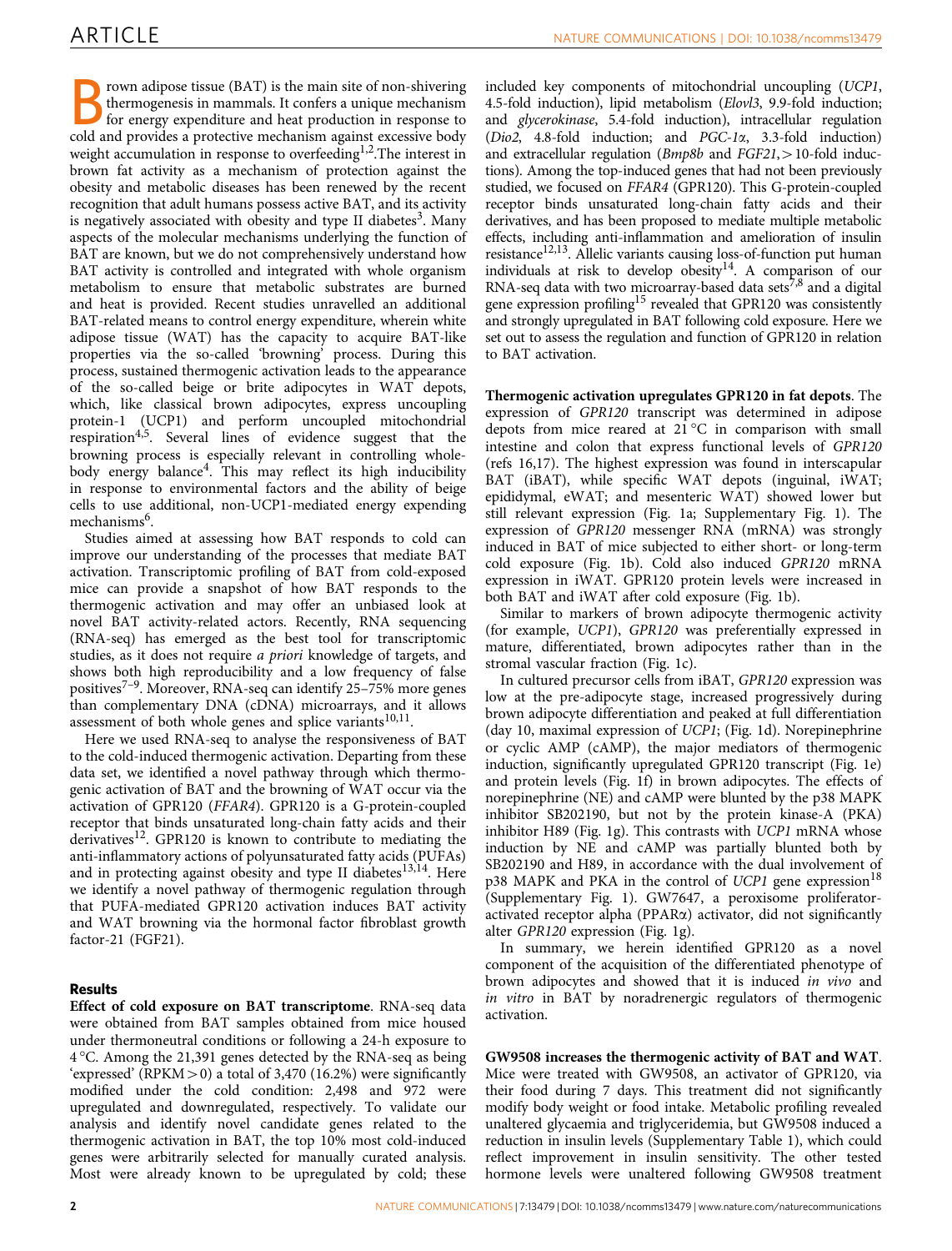<span id="page-2-0"></span>

Figure 1 | Regulation of GPR120 gene expression in BAT and brown adipocytes. For a, b, tissues from adult mice were analysed. (a) Relative expression of GPR120 mRNA in liver, BAT, iWAT, eWAT, mWAT, ileum and colon  $(n = 4)$  was quantified. (b) GPR120 mRNA expression in BAT and iWAT from adult mice maintained at thermoneutrality (29 °C) or exposed to cold (4 °C) for 24 h, 7 days and 21 days ( $n=5$ ) in the left, representative immunoblot of three independent assays of the relative changes of GPR120 protein, in the right. (c) mRNA levels of GPR120 and UCP1 in the stromal vascular fraction (SVF) and mature adipocytes obtained from iBAT ( $n = 3$ ). For d-g, BAT precursor cells were differentiated. (d) mRNA expression patterns for GPR120 and UCP1 during brown adipocyte differentiation in primary cultures, as assessed at days 0 (pre-adipocytes) 4, 8, and 10 ( $n = 3$ ). (e) GPR120 mRNA levels in differentiated brown adipocytes treated with 0.5 µM norepinephrine (NE) for 6, 12 and 24 h (blue bars) or with 1 mM dibutyryl-cAMP for 24 h (orange bars;  $n=4$ ). (f) Representative immunoblot of three independent assays of the relative changes of GPR120 protein levels in response to the indicated NE and cAMP treatments. (g) Effects of 10  $\mu$ M SB202190 (a p38 MAPK inhibitor), or 20  $\mu$ M H89 (a PKA inhibitor) on the upregulation of GPR120 mRNA in response to  $1 \text{mM}$  dibutyryl-cAMP (orange bars), and effects of  $1 \mu \text{M}$  GW7647 (PPAR $\alpha$  agonist, grey bar;  $n = 4$ ). Bars are means + s.e.m. (\*P<0.05, \*\*P<0.01 and \*\*\*P<0.001 compared with corresponding controls, or ileum;  $+P<0.05$ ,  $+P<0.01$ ,  $++P<0.001$  for the effects of SB202190 or H89; for a, b, e and  $g$  analysis of variance with Tukey's post hoc test was used; for  $c$  and  $d$  two-tailed unpaired Student's t-test was performed).

(Supplementary Table 1) with the exception of FGF21 levels, which were markedly induced (see below). The 1-week exposure to GW9508 treatment did not significantly modify the gross masses of iBAT, iWAT, eWAT or mesenteric WAT (Supplementary Table 1). Gene expression analysis revealed significant upregulations among markers of thermogenic activation in BAT, such as UCP1, PGC-1a, CoxIV and Sirt3, as well as Glut1, but no change in overall adipogenesis. ([Fig. 2a](#page-3-0)). UCP1 protein levels in the iBAT depot were also significantly increased ([Fig. 2a](#page-3-0)). Microscopy examination of iBAT did not reveal major changes ([Fig. 2a](#page-3-0)). In iWAT, we observed strong evidence of GW9508 induced browning, including upregulation of markers of brown-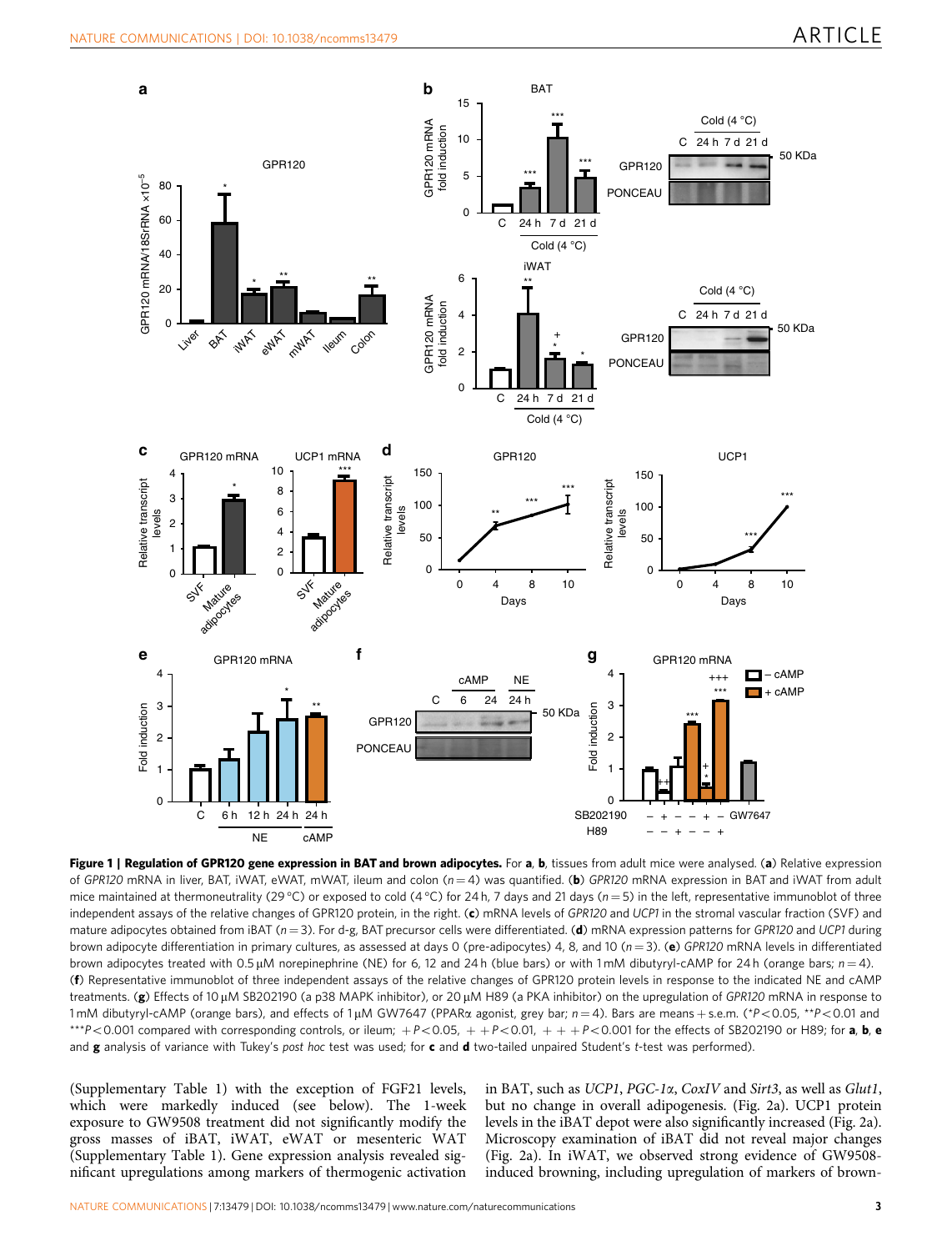<span id="page-3-0"></span>

Figure 2 | GW9508 upregulates thermogenic genes in iBAT and browning in iWAT while inducing FGF21 expression and release. Adult mice were fed for 7 days a control diet (white bars) or a diet supplemented with GW9508 (blue bars;  $n = 6$ ). (a) Relative expression levels of thermogenic and adipogenic genes in iBAT, representative optical microscopy images from H&E-stained iBAT (scale bar, 125 µm), relative lipid content, UCP1 protein levels and representative UCP1 immunoblot. (b) Relative expression levels of thermogenic and adipogenic genes in iWAT, representative optical microscopy from H&E-stained iWAT (scale bar, 125 µm), relative lipid content, percentage of multilocular adipocytes, UCP1 protein levels and representative UCP1 immunoblot. (c) Circulating levels of FGF21 protein and FGF21 mRNA expression levels in iBAT, iWAT, eWAT, liver, skeletal muscle and pancreas. Bars are means + s.e.m. (\*P<0.05, \*\*P<0.01 and \*\*\*P<0.001 relative to untreated control mice; two-tailed unpaired Student's t-test).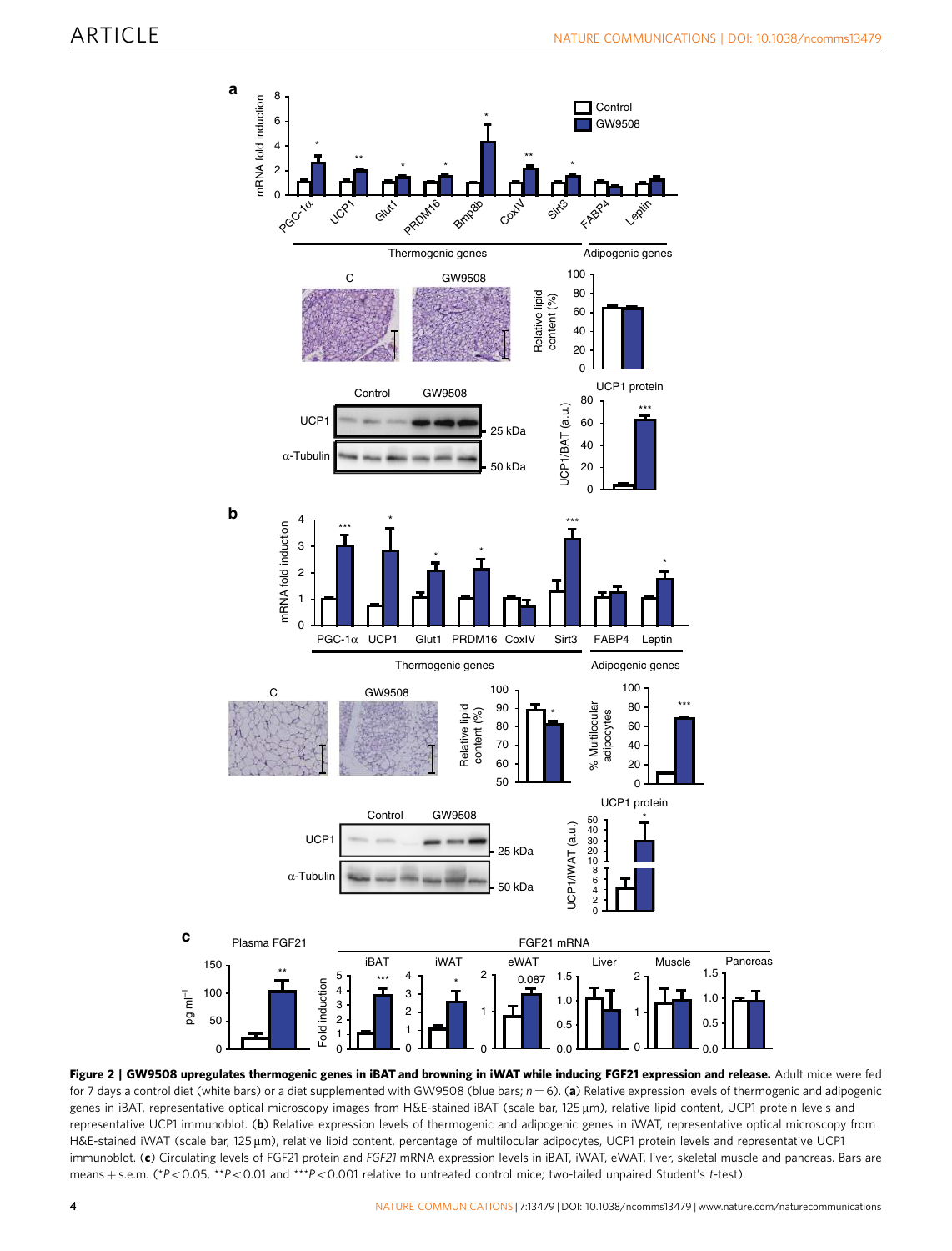<span id="page-4-0"></span>

Figure 3 | GPR120 gene invalidation blunts the effects of GW9508 on adipose tissues and systemic FGF21 levels. Wild-type and GPR120 - / - mice were fed a control diet (white and grey bars, respectively) or a diet supplemented with GW9508 (blue and black bars, respectively) for 7 days ( $n=5$  per group). (a) Oxygen consumption in basal conditions and after CL316,243 injection. (b) Representative optical microscopy from H&E-stained iWAT (scale bar, 200 µm), relative lipid content and percentage of multilocular adipocytes. (c) UCP1 protein levels in iWAT. (d) Relative expression levels of thermogenic and adipogenic genes in iWAT. (e) Circulating levels of FGF21 protein and FGF21 mRNA expression levels in iBAT, iWAT and liver. Bars are means + s.e.m. (\*P<0.05, \*\*P<0.01 and \*\*\*P<0.001 relative to untreated control mice of each genotype;  $+P<0.05$ ,  $+P<0.01$  and  $++P<0.001$ for the comparisons between genotypes under same GW9508 treatment status;  $\#P<0.05$ ,  $\# \# \#P<0.001$  for the effects of GW9508 treatment; analysis of variance with Tukey's post hoc test).

related thermogenesis (UCP1, PGC-1 $\alpha$  and Sirt3), and the beige adipogenesis-related gene PRDM16 ([Fig. 2b](#page-3-0)). Consistent with these data, GW9508-treated mice exhibited multiple multilocular adipocytes in iWAT, which are typically associated with the browning process [\(Fig. 2b\)](#page-3-0). UCP1 protein levels in iWAT were significantly induced by GW9508 [\(Fig. 2b](#page-3-0)). Epididymal WAT showed some signs of browning, such as upregulation of UCP1, PGC-1 $\alpha$  and Sirt3, but no multilocular beige adipocytes (Supplementary Fig. 2).

As FGF21 is induced in association with the thermogenic activation of BAT and browning of WAT[19,20](#page-15-0), we examined FGF21 in treated mice. We found that circulating levels of FGF21 were strongly increased in GW9508-treated mice, as were the FGF21 mRNA expression levels in BAT and iWAT ([Fig. 2c\)](#page-3-0), but not in other tissues such as liver, skeletal muscle or pancreas. The

lack of effects of GW9508 treatment on hepatic FGF21 gene expression suggested that the upregulation of circulatory FGF21, following GW9508 treatment was not due to a hepatic effect. In addition to activating GPR120, GW9508 can activate another G-protein-coupled receptor, GPR40, which is expressed in the intestine<sup>21</sup> but absent in adipose tissues and minimally expressed in hepatic cells<sup>[17,22](#page-15-0)</sup>. Accordingly, GPR40 transcript expression was undetectable in BAT and most WAT depots (Supplementary Fig. 3a). Moreover, the intestine does not express FGF21 under basal conditions<sup>23</sup> or following GW9508 treatment (Supplementary Fig. 3b). The glucagon gene (encoding glucagonlike peptide (GLP)-1), a target of GPR120 in the intestine<sup>21</sup>, was not altered by GW9508 treatment (Supplementary Fig 3b). These results indicate that GW9508 treatment has only minor intestinal effects under this experimental setting.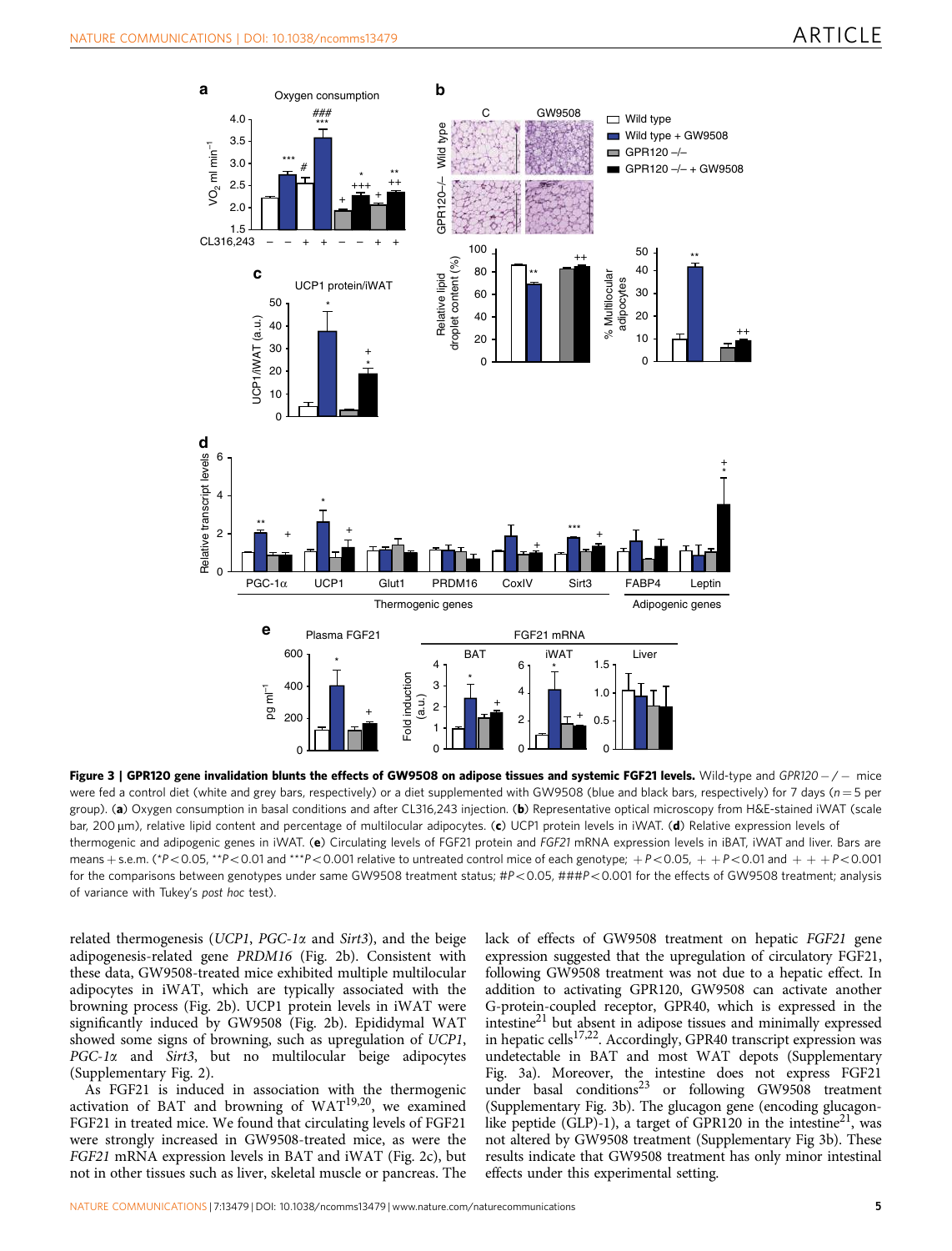<span id="page-5-0"></span>

Figure 4 | GPR120 gene invalidation compromises thermoregulation and iWAT browning in association with a reduction in FGF21 levels. Wild-type (Wt, white bars) mice and GPR120 – / – mice (grey bars) mice were exposed to cold (4 °C) for 7 days ( $n=5$ ). (a) Body temperature on days 1 and 7 of cold exposure. (b) Representative images of H&E-stained iWAT (scale bar, 200  $\mu$ m), the relative lipid droplet content, and the percentage of multilocular adipocytes. (c) Relative expression levels of thermogenic and adipogenic genes in iWAT. (d) Circulating levels of FGF21. Bars are means + s.e.m. (\*P<0.05, \*\*P<0.01 and \*\*\*P<0.001 relative to wild-type animals exposed to cold; two-tailed unpaired Student's t-test).

Impaired action of GW9508 in GPR120-null mice. To directly assess the role of GPR120 for the effects of GW9508, we analysed GPR120-null mice. Under basal conditions, GPR120-null mice did not show any significant change in body weight or in the main metabolic parameters evaluated (for example, glycaemia or triglyceridemia; Supplementary Table 2). This agrees with previous reports $13,14$ . To examine the contribution of GPR120 to the actions of GW9508, we treated wild-type and GPR120-null mice with the drug for 7 days. The treatment with the drug did not alter glycaemia, triglyceridemia and insulinaemia in GPR120-null mice (Supplementary Table. 2). GW9508-treated wild-type mice showed increased oxygen consumption both under basal conditions and following the injection with the  $\beta$ 3-adrenergic agonist CL316,243 ([Fig. 3a](#page-4-0)), consistent with the enhanced iWAT browning and signs of BAT activation shown previously. In contrast, GPR120-null mice showed a reduction in basal and CL316,243-triggered oxygen consumption. GW9508 treatment increased oxygen consumption in GPR120-null mice, but the attained levels were lower in GPR120-null versus wild-type mice. Moreover, the capacity of CL316,243 to induce oxygen consumption was strongly impaired in GW9508-treated GPR120-null mice ([Fig. 3a\)](#page-4-0). GPR120-null mice treated with GW9508 exhibited iBAT with larger lipid droplets, which is reminiscent of decreased thermogenic activity (Supplementary Fig. 4). Expression levels of thermogenesis-related transcripts was significantly altered in GPR120-null mice for  $PGC-1\alpha$  and, especially, for Bmp8b, with decreased GW9508-triggered upregulations in GPR120-null versus wild-type mice. Total levels of UCP1 protein were unaltered in GPR120-null mice (Supplementary Fig. 4).

Browning, identified by the presence of numerous multilocular adipocytes and the induction of several brown-versus-whiterelated genes (for example, PGC-1a, UCP1 and Sirt3) was enhanced in the iWAT of GW9508-treated wild-type mice, but this induction was markedly impaired in GPR120-null mice ([Fig. 3b,d\)](#page-4-0). UCP1 protein levels in iWAT were strongly increased in wild-type mice in response to GW9508 treatment, whereas GW9508-treated GPR120-null showed significantly lower levels of UCP1 protein ([Fig. 3c](#page-4-0)).

GPR120 invalidation had especially marked effects on circulating FGF21 levels and FGF21 expression in the iBAT and iWAT of GW9508-treated mice. The increase of plasma FGF21 observed in GW9508-treated wild-type mice was abrogated in GPR120-null mice, as was the significant induction of FGF21 transcript levels elicited by GW9508 in BAT and iWAT [\(Fig. 3e](#page-4-0)). There was no alteration of FGF21 gene expression in the liver, regardless of the treatment or mouse genotype.

These data indicate that GPR120 is largely required for the effects of GW9508 in BAT and iWAT 'in vivo', although the additional involvement of GPR40 cannot be ruled out in light of the dual agonist properties of GW9508.

Impaired thermogenesis and browning in GPR120-null mice. We next tested the effects of cold exposure on GPR120-null mice. Most GPR120-null mice tolerated exposure to cold  $(4^{\circ}C)$ , but  $\sim$  20% developed hypothermia (a 10 °C or more drop in body temperature) within the first 24 h of cold exposure; none of the wild-type mice developed similar hypothermia. The estimated core temperature was significantly lower in GPR120-null mice than in wild-type mice after 1 day of cold exposure and tended to remain lower after 7 days of cold exposure (Fig. 4a). The microscopic morphology of iBAT did not show major alterations in cold-exposed GPR120-null mice and thermogenic gene expression pattern was essentially unaltered in GPR120-null mice relative to wild-type controls after 7 days of cold (Supplementary Fig. 5). However, leptin expression was increased in GPR120-null mice, which is consistent with some extent of 'whitening' in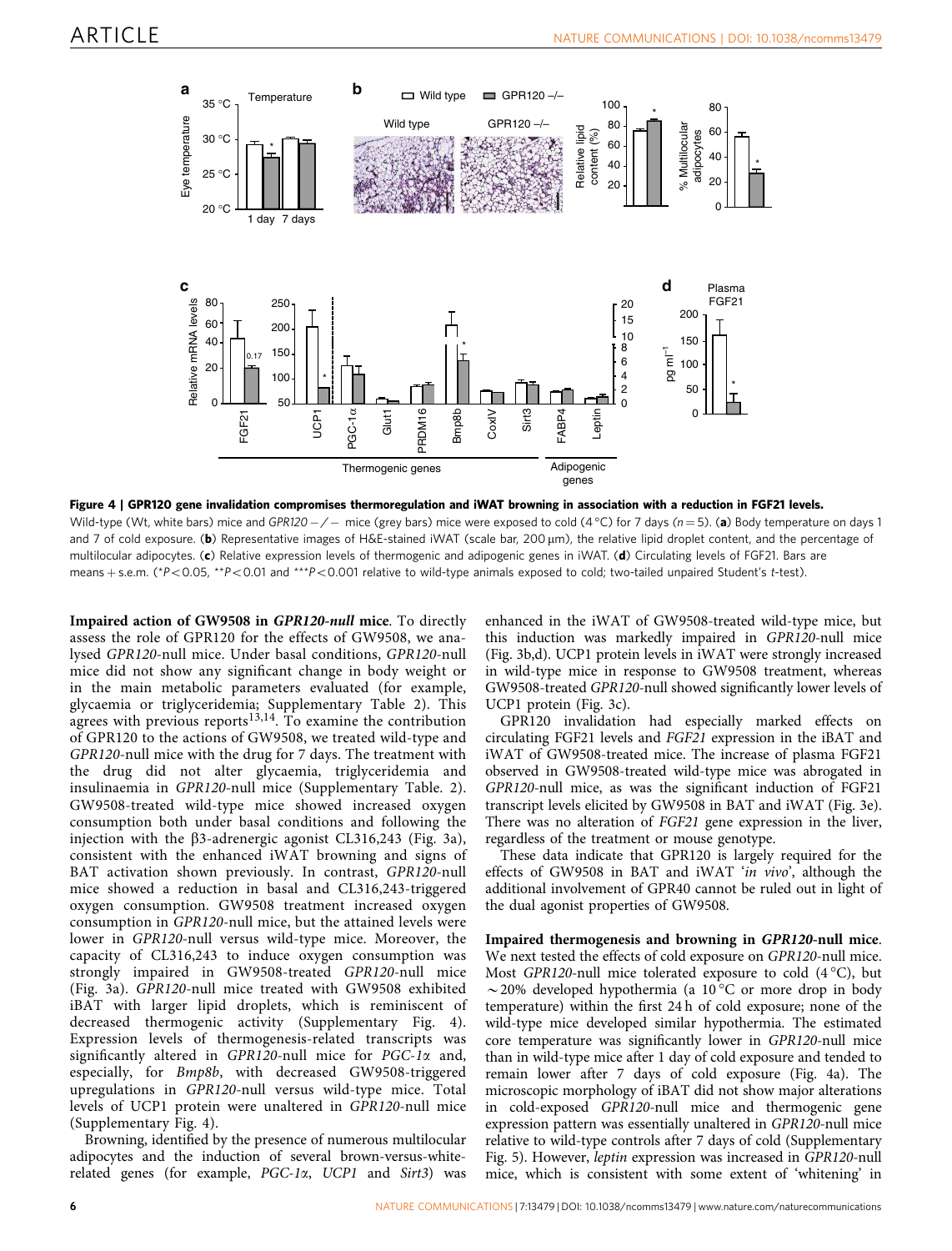<span id="page-6-0"></span>

Figure 5 | GPR120 activation induces brown adipocyte differentiation and increases FGF21 expression and release. For a-e, iBAT precursors were differentiated in the presence of standard culture medium supplemented as follows: with 10% delipidated serum (DS, white bars;  $n = 4$ ); with DS plus insulin, triiodothyronine and ascorbic acid (DS + ITA, brown bars;  $n = 5$ ); or with DS plus 100  $\mu$ M GW9508 (blue bars;  $n = 4$ ). (a) Representative optical microscopy images from cells at the end of the differentiation (day 9) (scale bars, 200 µm). (b) Relative mRNA expression levels of UCP1, PGC-1a, COXIV, FGF21 and Glut1. (c) FGF21 protein levels in cell culture media (4 day accumulation). (d) Cell culture temperature. (e) Total and uncoupled (oligomycinresistant) respiration, and respiration after CL316,243 treatment ( $f$ ) iBAT precursors from mice were differentiated with DS  $+$  ITA, mRNA expression levels of UCP1, PGC-1a, CoxIV, FGF21 and Glut1 after 24 h treatment with TUG-891 (200 µM, pink bars) or grifolic acid (100 µM, turquoise bars). Bars are means + s.e.m. (P values: \*P<0.05, \*\*P<0.01 and \*\*\*P<0.001 versus DS (b-e) or versus controls (f);  $+P<0.05$ ,  $+P<0.01$  and  $++P<0.001$  for uncoupled respiration or induction in respiration upon CL316,243 versus total respiration; analysis of variance with Tukey's post hoc test).

BAT (Supplementary Fig. 5). iWAT browning was significantly impaired in cold-exposed GPR120-null mice. There were far fewer clusters of multilocular adipocytes in the iWAT of GPR120 null mice compared with wild-type controls [\(Fig. 4b\)](#page-5-0), whereas the relative lipid content was higher. The expression levels of the thermogenic genes UCP1 and Bmp8b were reduced, and FGF21 gene expression tended to be lower [\(Fig. 4c\)](#page-5-0). Circulating FGF21 levels were significantly reduced in cold-exposed GPR120-null mice [\(Fig. 4d\)](#page-5-0), whereas FGF21 transcript expression in the liver and skeletal muscle was unaltered (Supplementary Fig. 5).

GPR120 activation induces brown adipocyte thermogenesis. We next used cell culture systems of brown and beige adipocytes to assess whether the abilities of GPR120 activation to promote BAT activation, WAT browning and FGF21 induction were cell autonomous. GW9508 was used to determine the specific effects of GPR120 activation as brown adipocytes (similar to white adipocytes) lack detectable levels of GPR40 transcript and thus the actions of GW9508 are only attributable to GPR120 activation<sup>13,24</sup>.

First, we determined whether GPR120 activation targets brown adipocyte differentiation. Precursor cells were obtained from iBAT stromal vascular fractions and cultured as previously reported<sup>[25](#page-15-0)</sup>. On day 4 of culture, regular medium was replaced to contain 10% delipidated serum, which does not allow differen-tiation (Fig. 5a)<sup>[26](#page-15-0)</sup>. The addition of insulin, triiodothyronine and ascorbic acid (ITA) to the culture was sufficient to induce differentiation. Notably, the addition of GW9508 instead of ITA also yielded a robust differentiation of brown adipocytes (Fig. 5a). Analysis of brown differentiation marker genes (for example, UCP1, PGC-1a, COXIV and Glut1) indicated that GW9508 triggered a stronger induction compared with ITA (Fig. 5b). Among the tested genes, the highest GW9508-induced upregulation was seen for FGF21 (Fig. 5b). These effects on FGF21 gene expression were associated with a strong release of FGF21 to the media of GW9508 treated cultures (Fig. 5c). Highly sensitive thermograph[y27,28](#page-15-0) showed that GW9508 treatment increased the cell cultures temperature (Fig. 5d). Moreover, oxygen consumption in brown adipocytes differentiated in the presence of GW9508 was as high as in ITA-differentiated cells (Fig. 5e). GW9508-induced differentiation also enhanced the oxygen consumption triggered by the  $\beta$ 3-adrenergic agonist CL316,243 (Fig. 5e).

We next analysed the effects of GPR120 activation on mature, differentiated, brown adipocytes (day 9 of culture). Treatment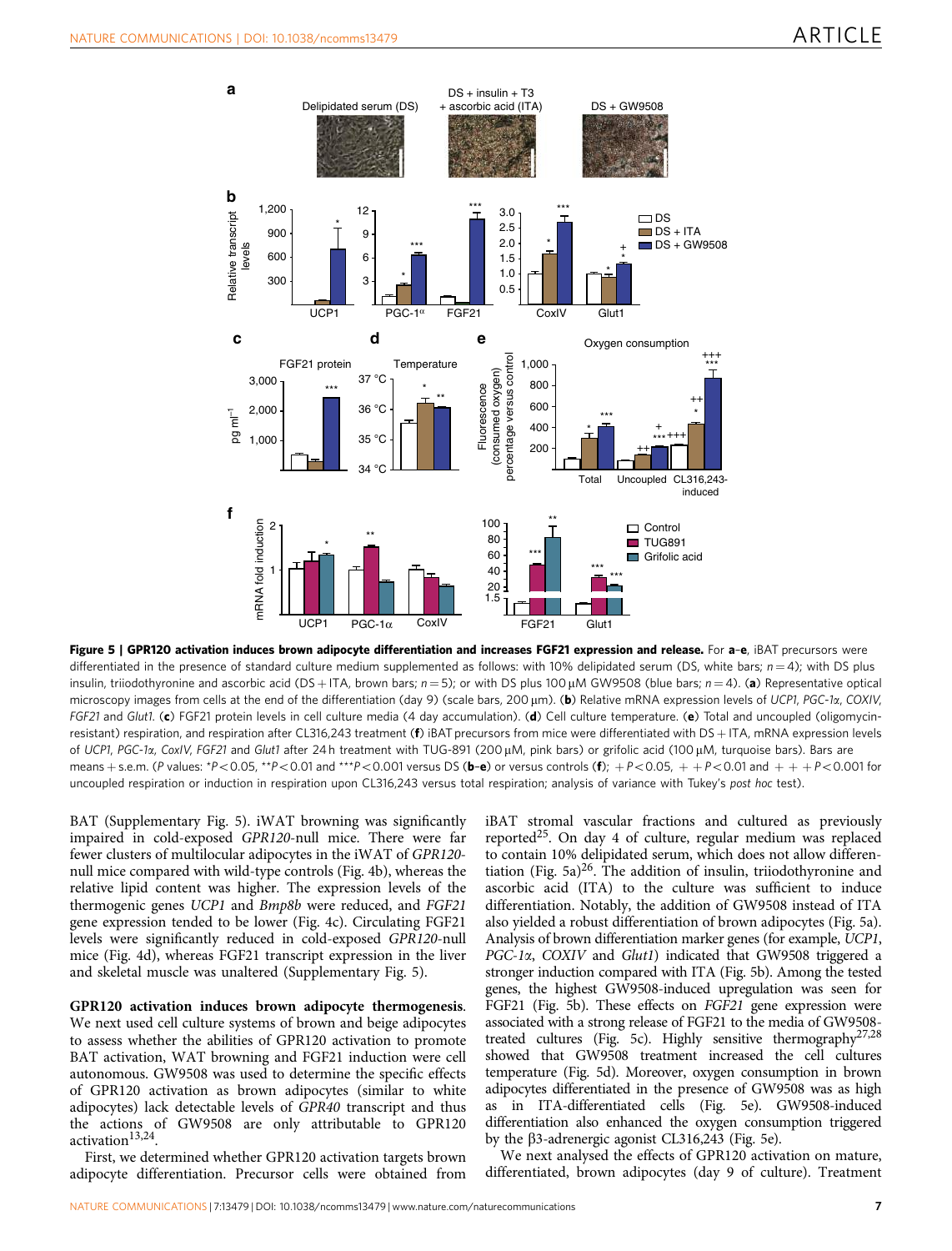<span id="page-7-0"></span>

Figure 6 | GPR120 activation promotes beige adipocyte differentiation and increases FGF21 expression and release. For a-d, iWAT precursors from mice were differentiated in the presence of the differentiation media (DM, white bars), supplemented with rosiglitazone to drive beige differentiation (DM + rosiglitazone, brown bars;  $n = 4$ ) or treated with GW9508 instead of rosiglitazone (DM + GW9508, blue bars;  $n = 5$ ; see the Methods section). (a) Representative optical microscopy images at the end of differentiation (day 7; scale bar, 200 µm). (b) Relative mRNA expression levels of browning-related and general adipogenic genes. (c) FGF21 protein levels in the cell culture medium (4 day accumulation). (d) Cell culture temperature. For e-h, iWAT precursors were differentiated and treated during 24 h with GW9508 (100 µM, blue bars;  $n = 5$ ) or nor treated ( $n = 3$ ). (e) mRNA expression levels of UCP1, PGC-1a, Glut1, COXIV, FGF21, Sirt3 and FABP4. (f) FGF21 protein levels in culture media (24 h accumulation). (g) Glucose oxidation rate. (h) Cell culture temperature. Bars are means + s.e.m. (\*P<0.05, \*\*P<0.01 and \*\*\*P<0.001 versus DM (b-d) or versus controls (e-h); for **b-d**, analysis of variance with Tukey's post hoc test was performed; for **e-h**, two-tailed unpaired Student's t-test).

with GW9508 for 24h led to a marked induction of UCP1, Glut1 and FGF21 expression, as well as a strong increase in the secretion of FGF21 protein (Supplementary Fig 6). Moreover, GW9508 significantly induced the glucose oxidation and tended to increase the cell culture temperature (Supplementary Fig. 6).

To examine whether drugs that also activate GPR120 specifically cause similar effects, we tested TUG-891 $^{29}$  $^{29}$  $^{29}$  and grifolic acid[30](#page-15-0). Indeed 0.2 mM TUG-891 and 0.1 mM grifolic acid strongly upregulated FGF21 and Glut1, and had milder effects on UCP1 and PGC-1a [\(Fig. 5f\)](#page-6-0).

Collectively, these results indicate that GPR120 activation has cell-autonomous effects on brown adipocytes, including a strong effect in promoting brown adipocyte differentiation and a particularly strong activation of FGF21 expression and release associated with signs of the enhanced oxygen consumption, glucose oxidation and thermogenesis.

GPR120 activation induces beige adipocyte thermogenesis. To analyse the cell-autonomous effects of GPR120 activation on the WAT browning process, primary cultures of precursor cells

obtained from iWAT were cultured in regular differentiation medium and exposed to rosiglitazone to promote acquisition of the beige phenotype[31.](#page-15-0) Rosiglitazone treatment did not alter the morphology of differentiating cells or the lipid droplet accumulation, but did tend to decrease the lipid droplet size (Fig. 6a). Rosiglitazone did not alter the expression of general adipogenic marker genes in differentiating adipocytes; instead it downregulated leptin (a marker of the WAT versus BAT phenotype) and strongly upregulated the beige markers UCP1 and PGC-1 $\alpha$  (Fig. 6b). Supplementation with GW9508 instead of rosiglitazone caused a similar, even stronger, induction of browning, as evidenced by upregulation of the beige marker genes (UCP1, PGC-1a and Sirt3; Fig. 6b) and downregulation of leptin, while leaving most general adipogenic genes unaltered. Rosiglitazone-induced and especially GW9508-induced beige differentiation strongly upregulated the expression (Fig. 6b) and release of FGF21 (Fig. 6c). Consistent with the gene expression data, the heat production was significantly higher in GW9508-treated beige cells (Fig. 6d).

We next questioned whether the effects of the GPR120 activation also occurred in adipocytes that had differentiated to a beige phenotype. Indeed, GW9508 treatment of differentiated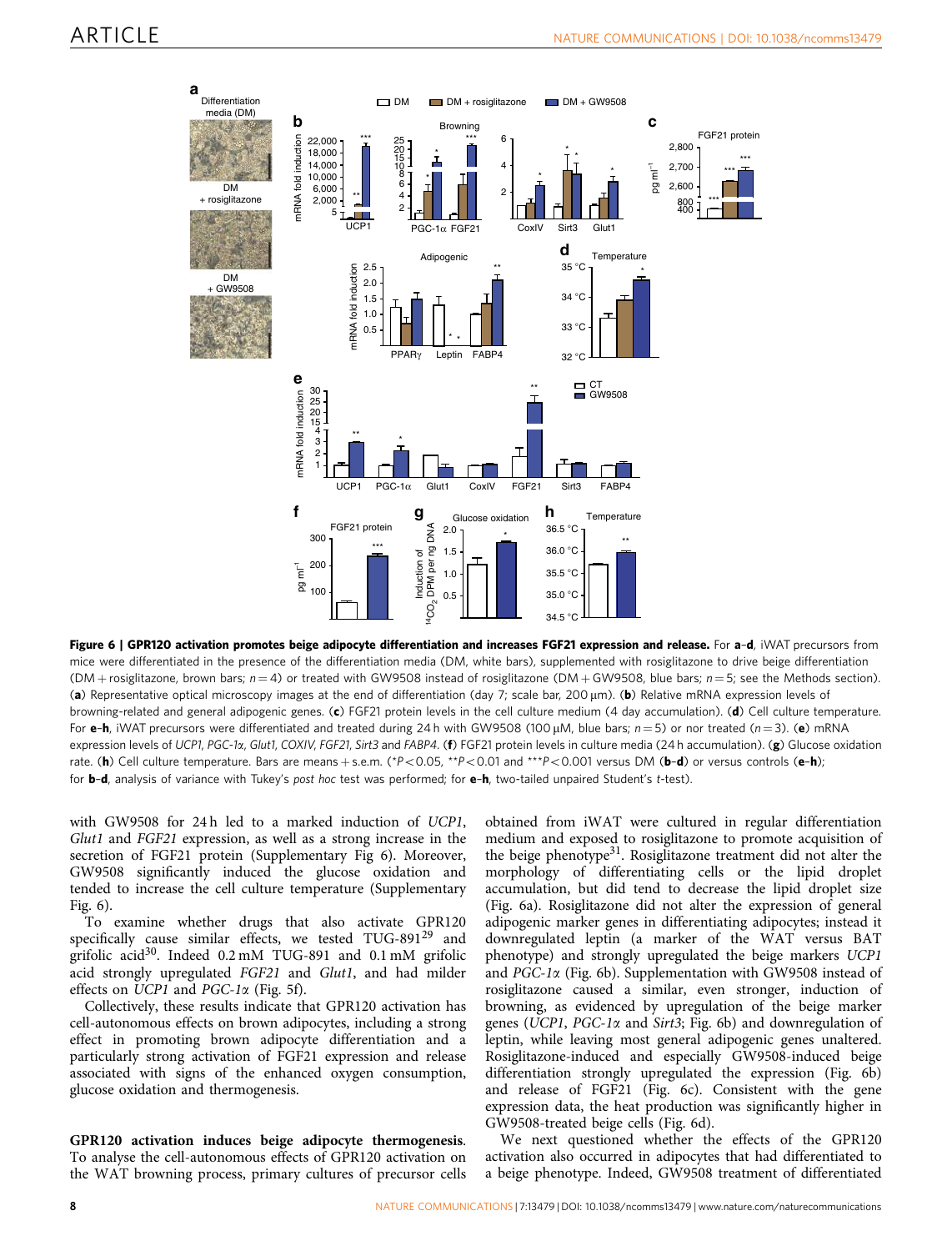beige adipocytes for 24 h triggered a moderate but significant upregulation of thermogenic marker genes (UCP1 and  $PGC-1\alpha$ ), and a stronger induction of FGF21 expression ([Fig. 6e](#page-7-0)) and release [\(Fig. 6f\)](#page-7-0). GW9508 also increased the glucose oxidation rate [\(Fig. 6g](#page-7-0)) and cellular heat production ([Fig. 6h\)](#page-7-0) in beige adipocytes.

Compared with iWAT precursors, eWAT precursors yielded similar results with GW9508 inducing even stronger browning than rosiglitazone (as shown by gene expression analysis) and powerfully inducing FGF21 expression and release in differentiated adipocytes (Supplementary Fig. 7).

n-3 PUFAs promote brown fat activation through GPR120. GPR120 is assumed to interact with unsaturated fatty acids—or derivatives—at the cell surface and trigger subsequent intracel-lular effects<sup>[12](#page-15-0)</sup>. Since omega-3 PUFAs are more potent than omega-6 or omega-9 PUFAs in eliciting GRP120-mediated effects<sup>[12,13](#page-15-0)</sup>, we analysed the effects of  $\alpha$ -linolenic (ALA), eicosapentaenoic (EPA) and docosahexaenoic (DHA) acids.

Supplementation of delipidated cell culture medium with EPA or ALA markedly promoted the morphological adipogenic differentiation of brown pre-adipocytes obtained from iBAT, to a degree similar to that elicited by ITA [\(Fig. 7a](#page-9-0)). In contrast, DHA had barely significant effects. The thermogenic genes, especially UCP1 and FGF21, were markedly induced by EPA and ALA, relative to ITA. Some induction of general adipogenic genes was also observed, especially in response to EPA ([Fig. 7b](#page-9-0)). EPA and ALA also enhanced FGF21 protein secretion relative to ITA ([Fig. 7c\)](#page-9-0). The cellular temperature was increased by EPA relative to cells cultured in delipidated medium, but there was no significant temperature difference relative to ITA-differentiated cells [\(Fig. 7d\)](#page-9-0). EPA treatment increased oxygen consumption to an extent similar to that elicited by ITA, under both basal and CL316,243-treated conditions ([Fig. 7e](#page-9-0)).

EPA and ALA treatment of beige adipocytes undergoing differentiation from iWAT precursors promoted their morphological differentiation [\(Fig. 7f](#page-9-0)), significantly upregulated the tested thermogenic-related genes (with the exception of a non-significant effect of ALA on UCP1 and PGC-1a), and downregulated leptin ([Fig. 7g](#page-9-0)). EPA and ALA increased FGF21 gene expression and release ([Fig. 7h](#page-9-0)), but only EPA significantly increased cell temperature. Overall, in both, the brown and beige experimental settings, EPA tended to be more powerful than ALA.

As PPAR $\alpha$  is known to mediate transcriptional effects of fatty acids in brown adipocytes<sup>[25](#page-15-0)</sup> and regulates FGF21 expression in the liver $32,33$ , we determined the effects of EPA on primary cultures of precursor cells from the iBAT of PPARa-null mice. As expected, the absence of PPARa did not alter the responsiveness of brown adipocytes to GW9508 (Supplementary Fig 8a). EPA still promoted brown adipocyte differentiation and strongly induced FGF21 in cells devoid of PPARa, although the levels of FGF21 expression attained were smaller (Supplementary Fig 8a). We also determined whether the effects of EPA could involve PPAR<sub>Y</sub>. Exposure of differentiating brown adipocytes to the PPAR<sub>Y</sub> inhibitor, GW9662, did not significantly alter the effects of EPA or GW9508 on the morphological differentiation; the significant upregulation of the FGF21 gene in response to EPA was maintained, but the levels achieved were significantly less than those observed in the absence of the PPAR $\gamma$  inhibitor (Supplementary Fig 8b). These results indicate that although PPARs are not necessary for the ability of EPA to induce FGF21, they may contribute to some of the effects of EPA.

We further determined the involvement of GPR120 in mediating the effects of EPA on the brown and beige differentiation of pre-adipocytes. For this purpose, we analysed precursor cells cultures from the iBAT and iWAT of GPR120-null mice and wild-type controls. Precursor cells from GPR120-null iBAT showed much less differentiation into brown adipocytes, as evidenced by decreased acquisition of brown adipocyte morphology [\(Fig. 8a\)](#page-10-0), impaired expression of thermogenic marker genes (UCP1 and FGF21; [Fig. 8b](#page-10-0)), and signs of reduced expression of general adipogenesis marker genes. EPA treatment significantly induced FGF21 mRNA expression [\(Fig. 8c\)](#page-10-0) and FGF21 protein secretion [\(Fig. 8d](#page-10-0)) in wild-type brown adipocytes, but not in GPR120-null cells that were totally insensitive to EPA. Precursor cells from GPR120-null iWAT showed a delayed differentiation ([Fig. 8e](#page-10-0); see microscopic morphology on day 3 of culture), but ultimately reached similar levels of thermogenic and adipogenic gene expression by day 7. The abilities of EPA to induce FGF21 mRNA expression and FGF21 protein release were significantly reduced in GPR120-null beige adipocytes ([Fig. 8f\)](#page-10-0).

Next, we used two independent approaches to determine whether EPA affects FGF21 expression and release by previously differentiated brown or beige adipocytes, and whether GPR120 mediated these effects. First, we treated differentiated cells with the GPR120 antagonist, AH7614 ([ref. 34](#page-15-0)). As expected, AH7614 significantly inhibited the capacity of GW9508 to induce FGF21 expression and release in brown and beige adipocytes [\(Fig. 8g](#page-10-0)). AH7614 also inhibited the effects of EPA on FGF21 expression and release, indicating that these effects involve GPR120 in brown and beige adipocytes.

Second, we performed short interfering RNA (siRNA)-driven knockdown of GPR120 in brown adipocytes subjected to in vitro differentiation. In these cells, we obtained an 80% reduction in the mRNA expression of the GPR120 as compared with controls ([Fig. 8h,](#page-10-0) left). Under these conditions of GPR120 knocking down, the abilities of GW9508 and EPA to induce FGF21 gene expression were also strongly impaired ([Fig. 8h](#page-10-0)). GPR120 knocking down also impaired the induction of UCP1 and PGC-1 $\alpha$  by EPA.

Collectively, these findings indicate that EPA induces brown and beige differentiation, and enhances FGF21 gene expression and FGF21 protein secretion mostly via GPR120 activation.

#### GPR120-mediated induction of FGF21 involves p38 MAPkinase.

To further explore the mechanisms through which GPR120 activation induces FGF21 gene expression, differentiated brown adipocytes were treated with GW9508 in the presence or not of intracellular kinase inhibitors. U-0128 and wortmannin significantly reduced the upregulation of FGF21 gene expression in response to GW9508 or EPA (Supplementary Fig 9a), confirming the previously reported involvement of ERK1/2 and PI3kinase, respectively, in the intracellular actions following GPR120 activation in other cell systems, such as white adipocytes<sup>[13](#page-15-0)</sup>. In contrast, the inhibitors of PKA or AMP kinase had no effect (Supplementary Fig 9a). Interestingly, the p38 MAPK inhibitor, SB202190, strongly impaired GW9508- or EPA-induced FGF21 gene expression. Treatment of brown adipocytes with GW9508 or EPA induced the phosphorylations of p38 MAPK and (as expected) ERK1/2, but not of other regulatory proteins such as CREB (Supplementary Fig 9b). As p38 MAPK mediates the regulation of FGF21 in response to noradrenergic stimuli in BAT<sup>19</sup>, we determined the effects of GW9598 and EPA on the transcriptional regulation of the FGF21 gene promoter. We found that these agents significantly induced the activity of the FGF21 promoter (Supplementary Fig 9c). Conversely, a version of the promoter devoid of the p38 MAPK-responsive site failed to respond to GW9508 or EPA. Moreover, transfection of an expression vector for MKK6 (MKK6-K82A), which acts as dominant negative for p38 MAPK-dependent activation<sup>35</sup>, blunted the effects of GW9508 and EPA on the FGF21 gene promoter activity. These findings suggest that GPR120-induced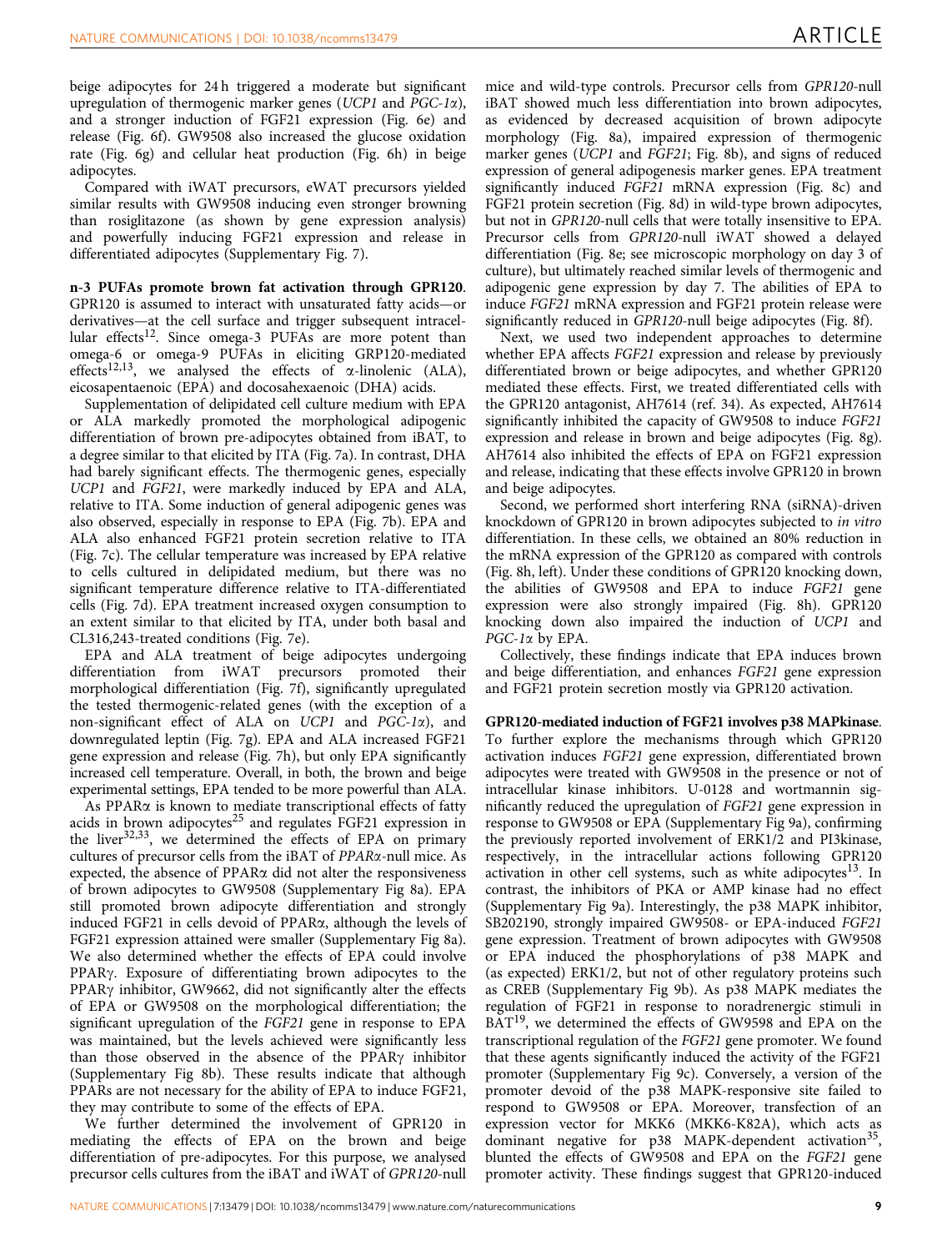<span id="page-9-0"></span>

Figure 7 | n-3 PUFAs upregulate thermogenic genes expression and FGF21 expression and release. For a-d, iBAT precursors were cultured in media containing only delipidated serum (grey bars), or in the presence of insulin, T3 and ascorbic acid (ITA, white bars) or supplemented with eicosapentaenoic acid (EPA, tourquoise bars) or linolenic acid (ALA, purple bars). (a) Representative optical microscopy images of cultured brown precursors after the treatment (scale bar, 200 µm). (b) Relative mRNA expression of thermogenesis-related and general adipogenesis-related genes. (c) FGF21 mRNA in adipocytes and protein levels in culture media. (d) Cell culture temperature. (e) Total and uncoupled respiration after differentiation and after treatment with CL316,243. For f-i, iWAT precursors were cultured in media containing only delipidated serum (grey bars), adipogenic cocktail (see the Methods section, white bars), or supplemented with EPA (turquoise bars) or ALA (purple bars). (f) Representative optical microscopy images of cultured beige precursors after the treatment (scale bar, 200  $\mu$ m). (g) Relative mRNA expression of thermogenesis-related and general adipogenesis-related genes. (h) FGF21 mRNA in adipocytes, protein levels in culture media and (i) cell temperature at the end of the treatment. Bars are means + s.e.m.(\*P<0.05, \*\*P<0.01 and \*\*\*P<0.001 versus differentiated ITA, +P<0.05, ++P<0.01 and +++P<0.001 versus delipidated,  ${}^{#}P$ <0.05,  ${}^{#}P$ <0.01 and  $^{\# \# \#}P < 0.001$  relative to total respiration; analysis of variance with Tukey's post hoc test).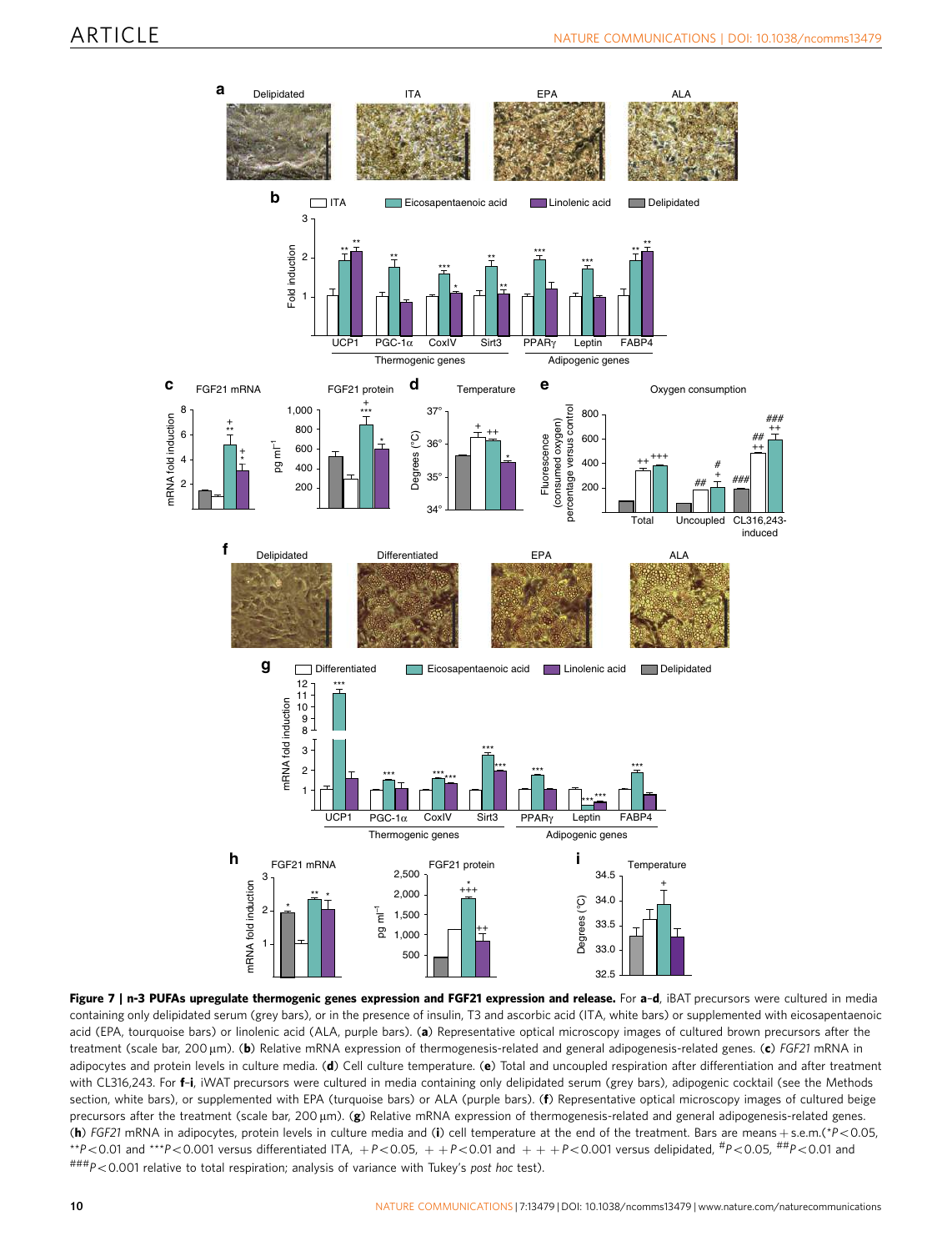<span id="page-10-0"></span>

Figure 8 | GPR120 is required for the effects of EPA on adipocytes and FGF21 induction and release. For a-d, iBAT precursors from wild-type  $(n = 3, \text{ white})$  and GPR120-null (n = 5, black) mice were differentiated. (a) Representative optical microscopy images (scale bar, 200 µm). (b) Relative mRNA expression levels of FGF21, UCP1, FABP4 and leptin. (c,d) Effects of EPA on FGF21 mRNA expression and FGF21 secretion. For e and f, iWAT precursors from wild-type ( $n = 3$ ) and GPR120-null ( $n = 5$ ) mice were differentiated into beige adipocytes. (e) Representative optical microscopic images (scale bar, 200 µm). (f) Effects of EPA on FGF21 mRNA expression and FGF21 protein secretion. (g) Differentiated brown and beige adipocytes were treated with GW9508 (blue bars) or EPA (turquoise bars) in the presence or absence of AH7614 (a GPR120 antagonist, patterned bars) for 24 h ( $n = 3$ ). FGF21 mRNA expression and FGF21 protein levels in culture medium. (h) Differentiated brown adipocytes were subjected to siRNA-mediated knockdown of GPR120 (see the Methods section) and treated with GW9508 or EPA. mRNA expression levels of GPR120, FGF21, PGC-1 $\alpha$  and UCP1 ( $n=3$ ). Bars are means + s.e.m. (\*P<0.05, \*\*P<0.01 and \*\*\*P<0.001 relative to controls, and  $+P<0.05$ ,  $+P<0.01$  and  $++P<0.001$  for comparisons between wild-type and GPR120-null cells (a-f), the effects due to AH7614 (g), and the effects due to siRNA-GPR120 (h). For b, two-tailed unpaired Student's t-test was performed; for c-h, analysis of variance with Tukey's post hoc test).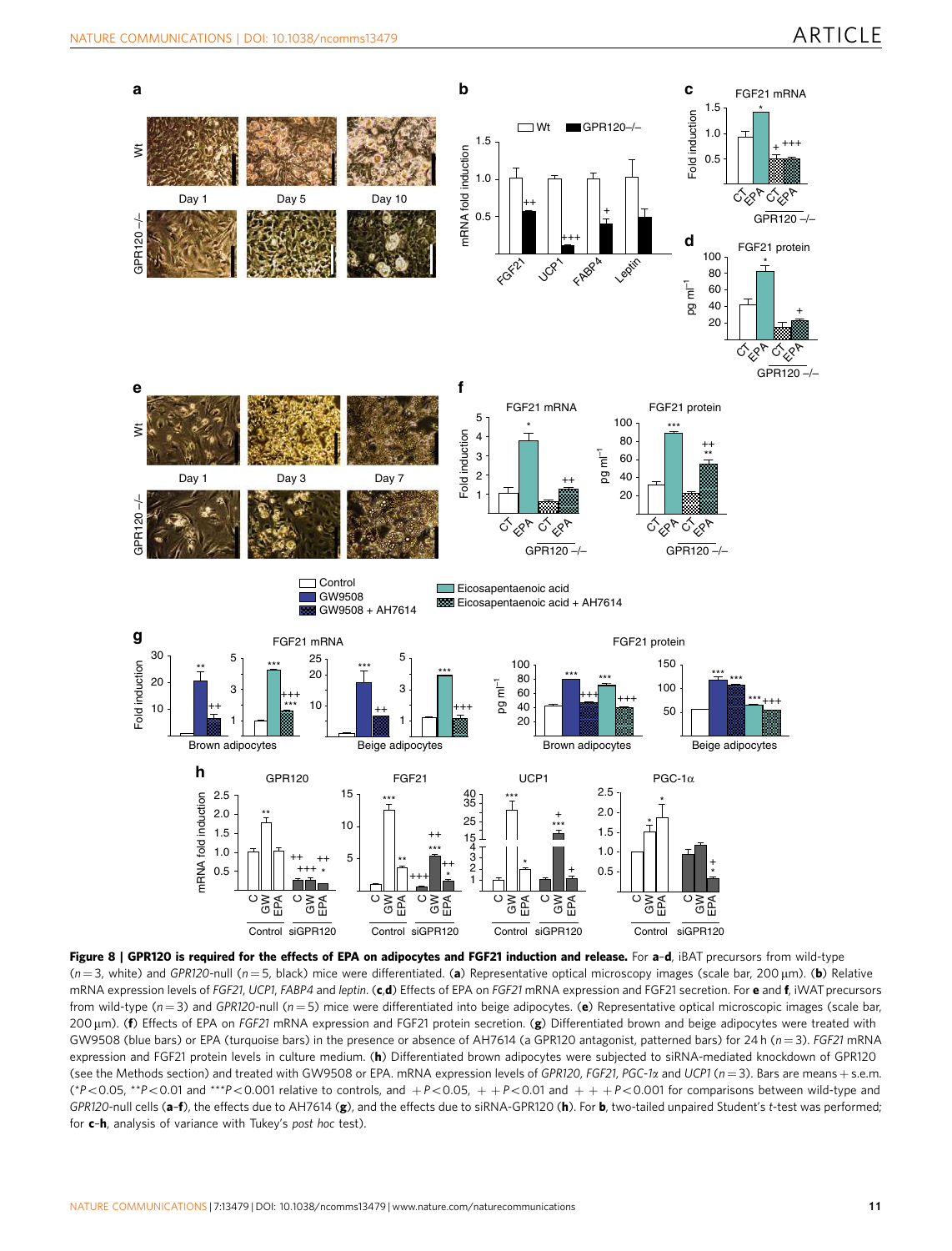FGF21 expression in brown adipocytes involves the activation of p38 MAPK and its downstream induction of FGF21 gene transcription.

FGF21 is involved in the effects of GPR120 activation. FGF21, which is a hormonal factor expressed and released by brown and beige cells<sup>19,20</sup>, has strong autocrine/endocrine effects on BAT activation and WAT browning<sup>36,37</sup>. Thus, we next explored the involvement of FGF21 in the biological response to GPR120 activation.

FGF21-null mice were treated with GW9508 in their diet for 1 week. The absence of FGF21 strongly impaired the capacity of GW9508 to induce BAT thermogenic activation, as evidenced by decreased induction of thermogenic genes (for example, UCP1, PGC-1 $\alpha$  and Bmp8b) and Glut1, whereas markers of general adipogenesis (for example, FABP4) were unaltered [\(Fig. 9a](#page-12-0)). FGF21-null mice kept under basal conditions exhibited increased lipid content, indicative of impaired activity and 'whitening' of BAT ([Fig. 9b](#page-12-0)). GW9508 treatment of FGF21-null mice, in contrast with wild-type mice, even increased the signs of impaired thermogenic activity and 'whitening' of BAT as evidenced by increased lipid content and enhanced leptin gene expression. Moreover, GW9508 failed to increase UCP1 protein levels in BAT from FGF21-null mice [\(Fig. 9b](#page-12-0)).

FGF21-null mice also showed strong impairment of iWAT browning in response to GW9508. The clusters of multilocular, beige adipocytes, seen in GW9508-treated wild-type mice were largely absent in GW9508-treated FGF21-null mice ([Fig. 9d\)](#page-12-0), and there were strong reductions in the GW9508-mediated upregulation of the thermogenic, beige phenotype-related, genes (for example, PGC-1a, UCP1 and Sirt3; [Fig. 9c](#page-12-0)). GW9508 treatment increased UCP1 protein levels in iWAT from wild-type mice and the extent of induction of UCP1 protein levels in FGF21-null mice was significantly lower. Although the response of eWAT to GW9508-induced browning was less marked than that in iWAT of wild-type mice, the mild upregulation observed among browning-associated genes was blunted in GW9508-treated FGF21-null mice (Supplementary Fig 10).

We further explored the cell-autonomous functions of FGF21 in the responsiveness to GPR120 activation. Brown adipocytes from FGF21-null mice differentiated normally in vitro, and GPR120 expression was not altered by the lack of FGF21. GW9508 was able to activate the expressions of thermogenic genes (UCP1, PGC-1a, COXIV and Sirt3) in cultured brown adipocytes, but the extent of these inductions were significantly less in FGF21-null cells than in control cells ([Fig. 10a\)](#page-13-0). When previously differentiated brown adipocytes from FGF21-null mice were treated with GW9508 for 24 h, we observed reductions in the upregulations of some thermogenic genes [\(Fig. 10b](#page-13-0)) and glucose oxidation [\(Fig. 10d](#page-13-0)). In beige adipocytes differentiated from iWAT, the lack of FGF21 reduced the GW9508-induced upregulations of beige markers (UCP1 and PGC-1a; [Fig. 10c\)](#page-13-0) and blocked the ability of GW9508 to induce glucose oxidation ([Fig. 10d\)](#page-13-0).

Collectively, these results indicate that at least some of the effects of GPR120 activation on the thermogenic activations of brown and beige adipocytes involve FGF21, potentially via the autocrine/endocrine actions of FGF21 secreted downstream of GPR120 activation.

## **Discussion**

The identification of novel regulators that promote energy expenditure and the capacity of BAT activity to oxidize metabolic substrates may provide key therapeutic targets in obesity, diabetes and dyslipidemias. Attempts to promote energy expenditure by the use of sympathomimetics, which take advantage of the

classical adrenergic pathway for controlling of BAT activity, have failed due to the important side effects $38$ .

We presently identified a novel pathway regulated by the fatty acid receptor GPR120 that controls BAT activity and WAT browning. Our data indicate that GPR120 activation plays a dual role, namely: (1) it promotes the differentiation of pre-adipocytes into the brown and beige lineages; and (2) it promotes thermogenic activation in differentiated brown and beige adipocytes. Previous reports showed that GPR120 activation increases the energy expenditure and ameliorates insulin resistance<sup>13,14</sup>. Given that BAT activity and WAT browning have major impacts on energy expenditure and glucose homoeostasis, our current data provide a biological basis and mechanistic explanation for these observations. This adds a new function for GPR120, in addition to its ability to decrease chronic inflammation, in association with the improved insulin resistance<sup>13,39</sup>. Modifications in the pro- and anti-inflammatory profiles of immune cells were recently reported to influence BAT activation and especially WAT browning $40,41$ . Further research is warranted to determine the role of GPR120-mediated regulation of immune cells on BAT and browning of WAT in vivo; however, our current findings establish a direct, cell-autonomous effect, of GPR120 in the promotion of brown and beige cell differentiation and activation.

The effects of GPR120 activation on BAT activity and WAT browning appear to mediate the actions of omega-3 PUFAs, which are physiological activators of the GPR120 receptor, on these processes. Dietary enrichment with omega-3 PUFAs have beneficial effects on metabolic health in healthy lean individuals, whereas in experimental rodent models, omega-3 PUFA have been shown to prevent the development of obesity, and decrease hyperglycaemia and dyslipidemia<sup>[42](#page-15-0)</sup>. Several reports agreed that dietary supplementation with PUFAs promote BAT recruitment and WAT browning as reflected by enhanced mitochondrial oxidative capacity and, in some reports, increased UCP1 content<sup>43–47</sup>. Single dietary supplementation with EPA (but not DHA) has reportedly had the most significant effects<sup>[43](#page-15-0)</sup>, and recent data show an especially active effect of EPA in the promotion of browning in  $vitro<sup>48</sup>$ . The molecular mechanisms underlying these effects remained to be clarified. Our current data indicate that omega-3 PUFAs have cell-autonomous GPR120 mediated effects directly stimulating the differentiation and activation of brown and beige adipocytes. This strongly supports the notion that GPR120 activation is involved in the actions of dietary omega-3 PUFAs on BAT activation, WAT browning and metabolic consequences, and may provide a molecular explanation for some of the beneficial effects of PUFAs.

Our study also shows that some of the effects triggered by GPR120 activation are mediated via the GPR120-induced expression and release of FGF21 in brown and beige adipose tissues. Fatty acids stimulate the expression of FGF21 in hepatic cells, which are devoid of GPR120, in a PPARa-mediated manner<sup>[32](#page-15-0)</sup>. However, this pathway does not mediate FGF21 gene expression in BAT<sup>[19](#page-15-0)</sup>. Our present data indicate that GPR120 activation is part of a highly tissue-specific pathway that regulates FGF21 expression via the p38 MAPK-mediated activation of FGF21 gene transcription in brown and beige cell lineages. Moreover, the effects of GPR120 activation to promote BAT activity and WAT browning are mediated at least in part by FGF21. FGF21 promotes thermogenic activation of BAT, and the browning of WAT in association with increased glucose uptake and oxidation<sup>36,37</sup>. Similar effects were seen following GPR120 activation, and these effects were reduced in FGF21-inactivated animal and cell models. Thus, we herein report that autocrine and (perhaps) endocrine actions of FGF21 are relevant to the GPR120 activation-mediated induction of BAT differentiation and WAT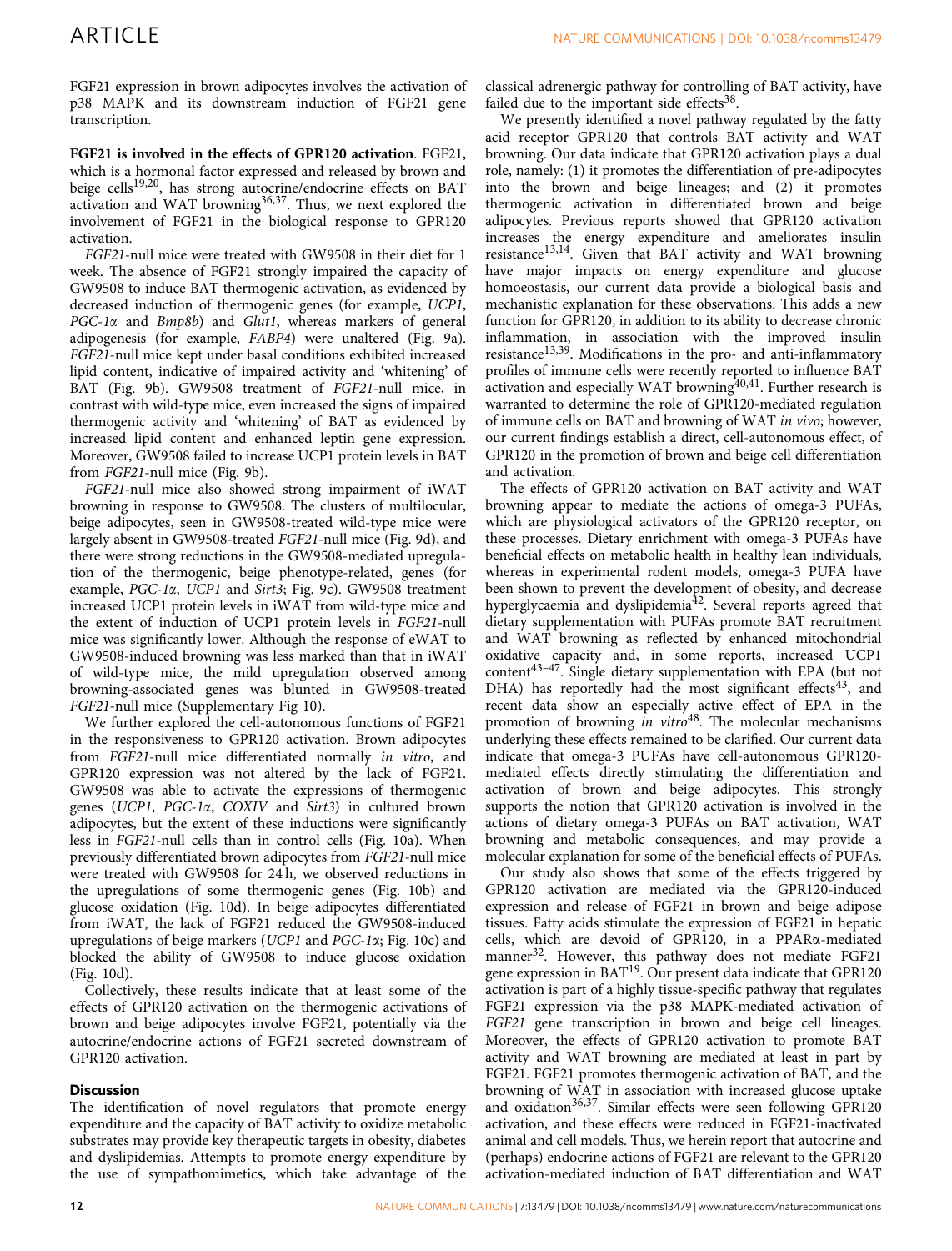<span id="page-12-0"></span>

Figure 9 | FGF21 gene invalidation reduces the effects of GW9508 treatment in mice. Wild-type and FGF21-null mice were fed a control diet (white and grey bars, respectively) or supplemented with GW9508 (blue and black bars, respectively) for 7 days ( $n = 5$ ). (a) Relative mRNA levels of thermogenesis-related and adipogenic genes in iBAT (c) and iWAT. Representative optical microscopy images of H&E staining (scale bar, 125  $\mu$ m), the relative lipid content and UCP1 protein levels in iBAT (b) and iWAT (d), and the percentage of multilocular adipocytes in iWAT. Bars are means + s.e.m. (\*P<0.05, \*\*P<0.01 and \*\*\*P<0.001 relative to untreated control mice of each genotype;  $+P<0.05$ ,  $+P<0.01$  and  $++P<0.001$  relative to same treatment of the wild-type group; analysis of variance with Tukey's post hoc test).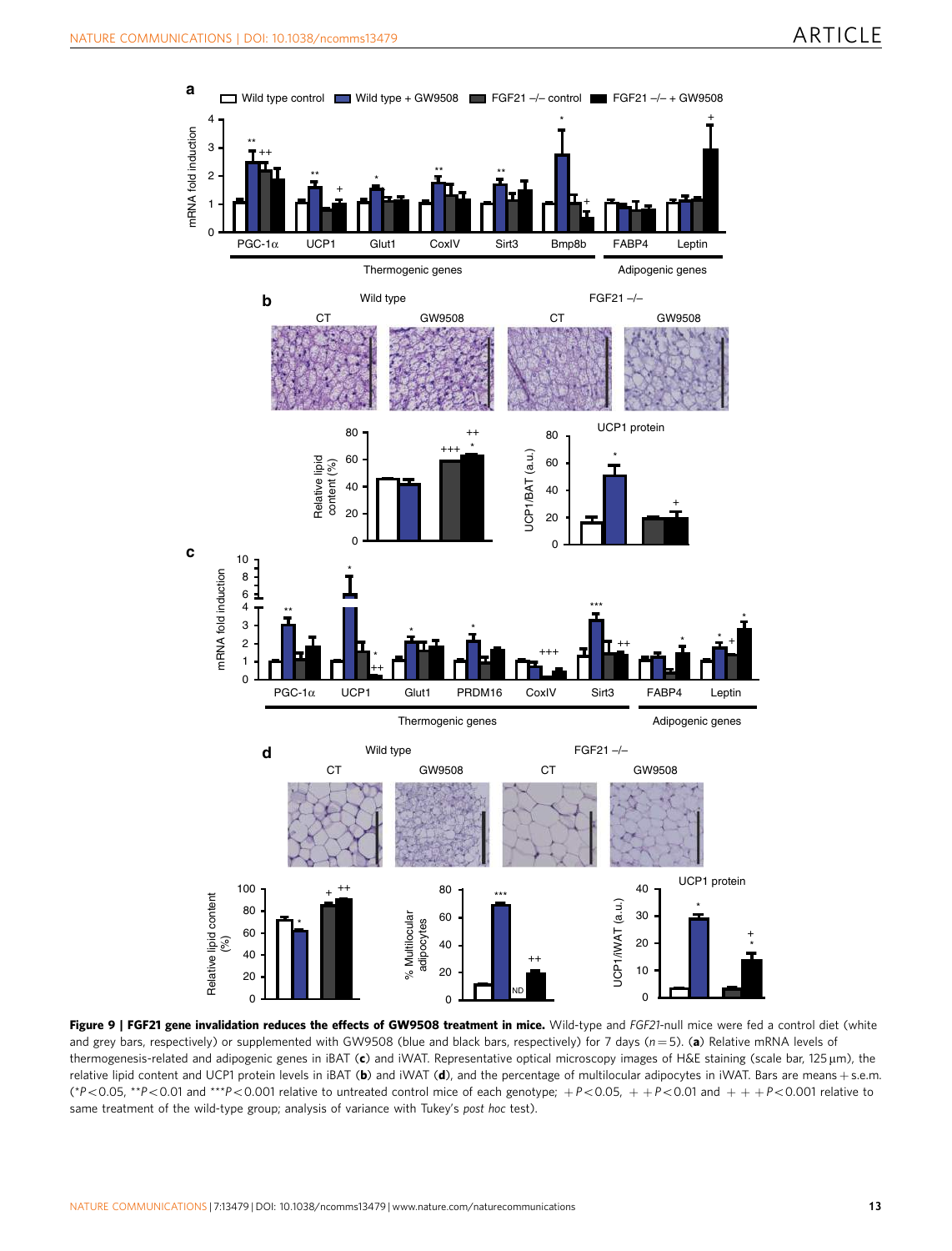<span id="page-13-0"></span>

Figure 10 | Impaired effects of GW9508 on FGF21-null brown and beige adipocytes. (a) iBAT precursors from wild-type and FGF21-null mice ( $n=5$ ) were treated with GW9508 during differentiation, relative transcript levels of UCP1, PGC-1a, Glut1, CoxIV, Sirt3 and FABP4. (b) iBAT precursors from wild-type and FGF21-null mice ( $n = 5$ ) were differentiated and acutely treated with GW9508 (24 h), mRNA expression levels of FGF21, UCP1, PGC-1 $\alpha$ , CoxIV, Glut1 and Sirt3. (c) iWAT precursors from wild-type and FGF21-null mice ( $n = 5$ ) were differentiated and acutely treated with GW9508 (24 h), mRNA expression levels of FGF21, UCP1, PGC-1a, CoxIV, Glut1 and Sirt3. (d) Glucose oxidation in iBAT and iWAT-derived adipocytes from wild-type and FGF21-null mice after 24 h treatment with GW9508. Bars are means + s.e.m. (\*P<0.05, \*\*P<0.01 and \*\*\*P<0.001 for the effects of GW9508; and +P<0.05,  $+P<0.01 + +P<0.001$  for comparisons between wild-type and FGF21-null cells; and analysis of variance with Tukey's post hoc test). (e) Schematic representation of the effects of GPR120 activation by n-3 PUFAs on brown and beige adipocytes. FGF21 is involved in the GPR120 activation-mediated thermogenic activation of BAT and WAT via autocrine/endocrine mechanisms.

browning (Fig. 10e). Of note, the capacity of GPR120 activation to modify intracellular kinases (for example, p38 MAPK) suggests that GPR120 may have additional and direct effects on BAT activity and WAT browning.

In conclusion, we identified a novel pathway of BAT activation and browning of WAT based on a strong, cell autonomous, capacity of the lipid sensor GPR120 to trigger these processes. This pathway is expected to contribute to the systemic metabolic benefits occurring after GPR120 activation. Our present findings reinforce the current interest in the potential of GPR120 activating drugs or dietary molecules for treating metabolic diseases.

#### Methods

RNA-seq and RNA-seq data analysis. Total RNA was isolated using the RNeasy Mini Kit (Qiagen), which favours purification of RNA molecules longer than 200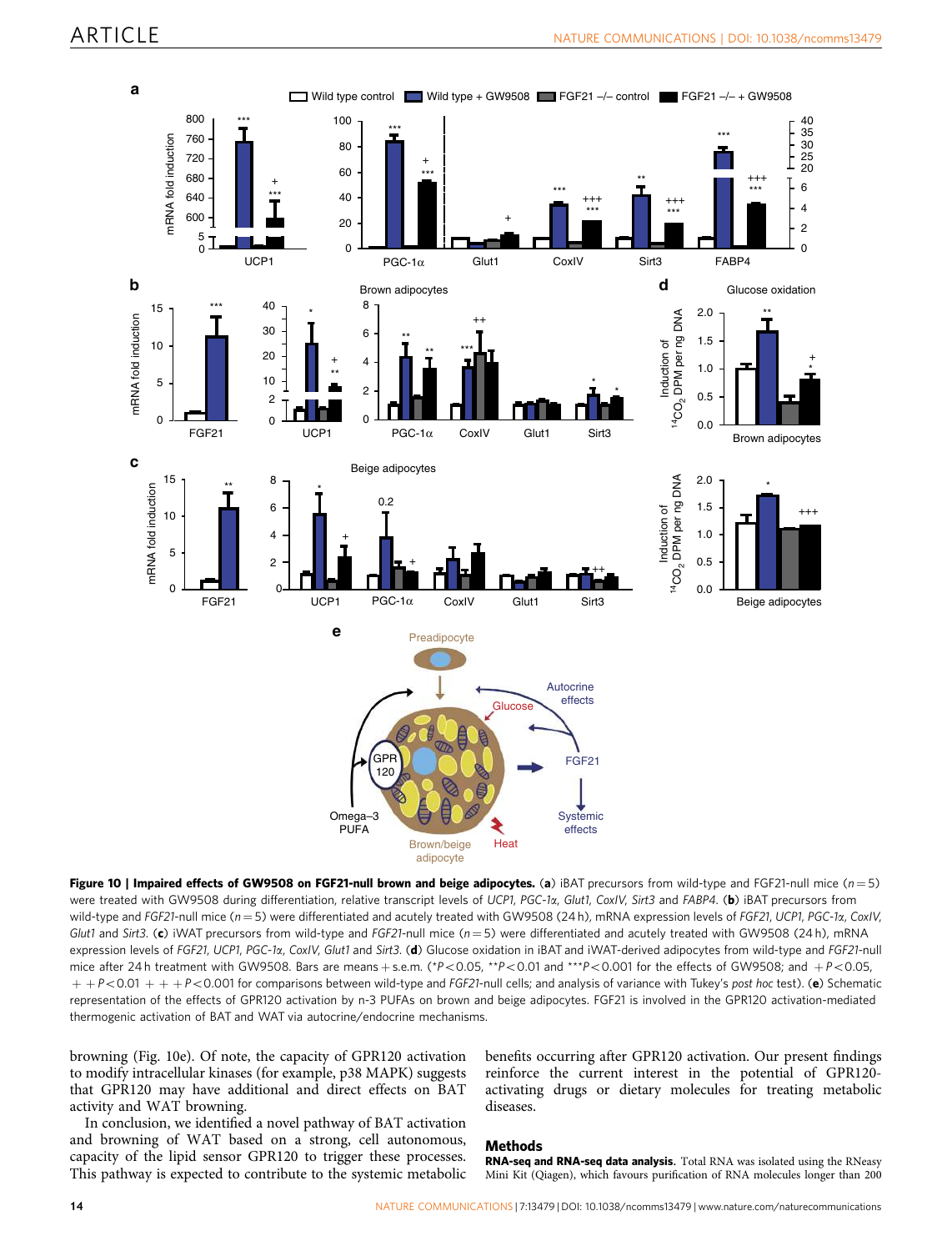nucleotides. Further sample preparation was done as described by the manufacturer (Illumina, Eindhoven, The Netherlands). Briefly, mRNA was purified from 2 µg total RNA using oligo (dT) beads, and then fragmented and randomly primed for reverse transcription followed by second-strand synthesis to create double stranded cDNA fragments. The generated cDNA had undergone paired-end repair to convert overhangs into blunt ends. After 3'-monoadenylation and adaptor ligation, the cDNAs were purified by 2% agarose gel electrophoresis and 200-bp products were excised from the gel. Following gel digestion, the purified cDNA was amplified by PCR using primers specific for the ligated adaptors. Before sequencing, the generated libraries were submitted to a quality control assessment with an Agilent bioanalyzer 2100 (Agilent Technologies, Wokingham, UK). The RNA integrity number values for all samples were at least 7.5. To verify the cDNA quality and quantity, 1 µl cDNA was loaded on an Agilent DNA chip (DNA-1000, Agilent Technologies). Only libraries that yielded satisfactory results from the quality control studies were sequenced on an Illumina HiSeq 2,000 sequencer (DNAvision, Charleroi, Belgium) with an average of 45 million reads per sample. This level of coverage was previously shown to provide sufficient sequencing depth for the quantification of gene expression and detection of transcripts<sup>[49](#page-16-0)</sup> and has been used in our previous studies<sup>50,51</sup>.The obtained 100 nucleotide paired-end reads were mapped to the mouse genome (version GRCm38) using the Tophat mapper. Using this approach, we were able to map 87% of the raw reads on average. Sequencing reads were mapped to the mouse genome (Mus musculus version GRCm38) using Tophat version 2.02 [\(ref. 52\)](#page-16-0) under default options for paired-end read mapping. Mapped reads were used to quantify transcripts from the Ensembl version 73 gene annotation data set [\(http://www.ensembl.org](http://www.ensembl.org)) using the Flux Capacitor approach. This strategy deconvolutes reads mapping to exonic regions shared by multiple transcripts by optimizing a system of linear equations, and thus specifically assigns some reads to each alternative splice form [\(http://](http://flux.sammeth.net)<br>[flux.sammeth.net](http://flux.sammeth.net))<sup>[53](#page-16-0)</sup>. All genes and transcripts were assigned relative coverage rates as measured in RPKM units ('reads per kilobase per million mapped reads')<sup>54</sup>. Lists of differentially expressed genes and transcripts were generated from the Flux Capacitor output using scripts in Perl or R. The 88,346 transcripts annotated in Ensembl 73 corresponded to 33,358 genes. Mice kept under the thermoneutral temperature were found to express a median of 18,494 genes. Of them, 15,971 genes were found in all tested individuals.

To define the genes that were upregulated or downregulated by cold, the fold change was calculated as the proportion between the sum of the RPKM for all gene transcripts under the cold condition and the same sum in control condition. Significance was tested using a Fisher's exact test (the number of reads mapped to a given gene and number of reads mapped to all other genes in the cold condition versus the control condition) and corrected by the Benjamini–Hochberg method (taking for each gene the four samples as independent tests). A difference in gene expression was considered significant if the corrected  $P$  value was <0.05. As additional criteria, a gene was considered to be 'modified by cold' only if its expression changed significantly in the same direction—that is, 'up' or 'down'—in at least three out of four samples per group and no significant change in the opposite direction was observed, as in previous studies<sup>[50,51](#page-16-0)</sup>.

Animals and treatments in vivo. For RNA-seq analysis, eight adult (5 months old at the moment of the experiment) male C57BL6 mice were obtained from Harlan Laboratories and were maintained at thermoneutral temperature (29 °C). After 2  $\,$ weeks, four mice randomly were placed at an environment temperature of 4  $^\circ\text{C}$  for 24 h. Cold-exposed mice and thermoneutral controls were killed by decapitation, iBAT was dissected and frozen for further analysis.  $Fgf21^{-/-}$  mice (B6N;129S5-Fgf21tm1Lex/Mmcd) were obtained from the Mutant Mouse Regional Resource Center (MMRRC), an NCRR-NIH-funded strain repository, having been donated<br>to the MMRRC by Genentech, Inc. *Ppara-*null mice (B6.129S4*-Ppara<sup>tm1Gonz</sup>/J*) were obtained from Jackson Laboratory (Bar Harbor, ME, USA). GPR120 – / – mice (Ffar4<sup>tm1(KOMP)Vlcg</sup>) were purchased from MMRRC. Adult (5 months old) male wild-type littermates were used as controls for all experiments with Fgf21-null mice, Ppara-null mice and GPR120-null mice. When indicated, mice were injected intraperitonneal with  $1 \text{ mg kg}^{-1}$  CL316,243.

GW9508 (Cayman Chemical) was administered to adult (5 months old) male C57BL6 mice through the diet at a dose calculated to yield an intake of 50  $\mu$ g g 1 body weight per day GW9508 intake<sup>[55](#page-16-0)</sup> for 1 week. The diet was prepared as previously described<sup>[56](#page-16-0)</sup> by soaking diet pellets in an acetone solution of the drug; the control diet in was also soaked in acetone and dried. For cold-exposure treatments, GPR120-null, FGF21-null and the corresponding wild-type littermates were exposed to 4 °C ambient temperature during the indicated timing. Mice were subjected to non-invasive measurements (see below), and then they were killed, and blood and tissues were collected. Tissue samples were frozen for further RNA and/or protein analysis, or placed in 10% buffered formalin overnight and processed for hematoxylin and eosin (H&E) staining and optical microscopy using standard procedures. The relative lipid content and percentage of multilocular adipocytes were measured from optical microscopy images using ImageJ and CellProfiler software, with at least five independent preparations quantified for each experimental group. Data of the relative lipid content and the area occupied by multilocular adipocytes were expressed as percentages relative to total image area.

The volume of consumed oxygen, the volume of produced carbon dioxide and the respiratory quotient were determined (Harvard Apparatus). Rectal temperature

was determined using an electronic thermistor equipped with a rectal probe. Body temperature was non-invasively estimated by measuring the eye-surface temperature using a high-sensitivity infrared thermography camera (FLIR T335), as previously reported<sup>57,58</sup>.

All experiments were performed in accordance with European Community Council directive 86/609/EEC and experiments, as well as the number of animals to be used were approved by the Institutional Animal Care and Use Committee at the University of Barcelona based on the expected effects size.

Serum biochemistry. Glucose and triglyceride levels were measured using Accutrend Technology (Roche Diagnostics, Basel, Switzerland). FGF21 levels were quantified with ELISA (RD291108200R, Biovendor). Insulin, adipokines and cytokines were quantified using a Multiplex system (MADKMAG-HK, Millipore).

Brown and beige adipocyte cell cultures. Stromal vascular cells were obtained from iBAT and iWAT excised from 3-week-old C57BL6 mice (males and females), primary cultures were generated and the cells were induced to differentiate into brown and beige adipocytes, respectively, following the previously reported procedures<sup>[25,26](#page-15-0)</sup>. Brown adipocyte differentiation was achieved by exposing confluent precursor cells from iBAT in DMEM/F12 medium containing 10% foetal bovine serum (FBS) and supplemented with 20 nM insulin, 2 nM T3 and 0.1 mM ascorbic acid (ITA).

For beige cell differentiation, confluent precursor cells from iWAT and eWAT were maintained in DMEM/F12 containing 10% newborn calf serum (NCS). For differentiarion, 850 nM insulin, 3  $\mu$ M T3, 35 nM dexamethasone and 10  $\mu$ M rosiglitazone were added. When indicated, pre-adipocytes were cultured in the presence of delipidated serum (Charcoal Stripped Serum-GIBCO) instead of FBS/NCS

Cells were treated either across the differentiation process or were treated acutely (24 h), when already differentiated. Treatments included TUG-891 (200 μM), grifolic acid (100 μM), GW9508 (100 μM), ALA (100 μM), EPA (100  $\mu$ M), NE (0.5  $\mu$ M), dibutyryl-cAMP (1 mM), SB202190 (10  $\mu$ M), H89 (20 mM), GW7647 (1 mM), GW9662 (30 mM), AH-7614 (100 mM), U-0128 (10 mM), compound C (10  $\mu$ M), wortmannin (2  $\mu$ M) and CL316,243 (1  $\mu$ M). All reagents were obtained from Sigma with the exception of TUG-891, AH-7614, GW9662 (from Tocris), GW9508 (from Cayman Chemical), compound C (Calbiochem) and U-0128 (Enzo). When indicated, cells were subjected to dynamic measurements (see below) and/or further collected for RNA extraction.

Dynamic measurements of adipocytes in culture. Glucose oxidation rates were determined in cultured adipocytes. Cells were incubated for 60 min in the appropriate cell culture medium containing  $[$ <sup>14</sup>C]-glucose after which trapped <sup>14</sup>C-CO<sub>2</sub> was measured. Cellular heat production was measured by infrared thermography in accordance with an initial report<sup>[59](#page-16-0)</sup> further developed for application to brown adipocytes<sup>27,28</sup>. Basically, brown or beige adipocytes were grown in a 12-well plate and placed on a 37  $\degree$ C heat block in a polystyrene box coated with black paper to optimize insulation. Images were acquired by an infrared camera (FLIR systems T335, Wilsonville, OR, USA), which detects a  $7.5-13 \,\mu m$  spectral response with a thermal sensitivity of  $0.1 \degree C$ , and analysed using the FLIR Quick Report software (Wilsonville, OR, USA). Supplementary Figure 11 shows an example of thermographic recording of brown adipocytes in culture. Oxygen consumption of cells was recorded using the Oxygen Biosensor System (BD) in the absence or presence (uncoupled respiration) of  $10 \mu\text{g} \text{m}^{-1}$  oligomycin, and also after exposure of cells to CL316,243 for 24 h, as previoulsy described<sup>36</sup>.

siRNA-mediated interference. Reverse transfection of differentiated adipocytes was performed using the Lipofectamine RNAiMAX (InvitroGene) and Optimem (Life Technologies) reagents, random duplexes or two independent siRNA duplexes designed to silence GPR120 (67928017 and 67928014, final concentration  $10 \,\mu$ M), all from Integrated DNA Technologies-TriFECTA. One day after transfection, the cells were exposed to various treatments and then collected for analysis of extracted RNA and conditioned media.

Transient transfection of promoter constructs. Reverse transfection of differentiated brown adipocytes with the plasmid  $-1497$ -FGF21-Luc, containing the 5<sup>t</sup> region of the mouse FGF21 gene linked to the luciferase reporter gene, and the deleted form 69-FGF21-Luc<sup>[19](#page-15-0)</sup> was performed using Lipofectamine. Where indicated, an expression plasmid for a dominant-negative form of MKK6 (MKK6-K82A, Addgene plasmid 13,519) was co-transfected (0.06 µg per well). The pRL-CMV expression plasmid for the sea pansy (Renilla reniformis) luciferase was used as an internal transfection control (Promega, Madison, WI, USA). Cells were incubated for 48 h after transfection, and where indicated, they were treated with  $100 \mu$ M GW9508 or 100 µM EPA for 24 h before collecting. Firefly luciferase activity elicited by FGF21 promoter constructs was normalized for variation in transfection efficiency using Renilla luciferase as an internal standard, all measured in a Turner Designs luminometer (TD 20/20) using the Dual-Luciferase Reporter Assay system (Promega).

Quantitative PCR with reverse transcription. Reverse transcription was performed, using random hexamers primers (Applied Biosystems, Foster City, CA, USA)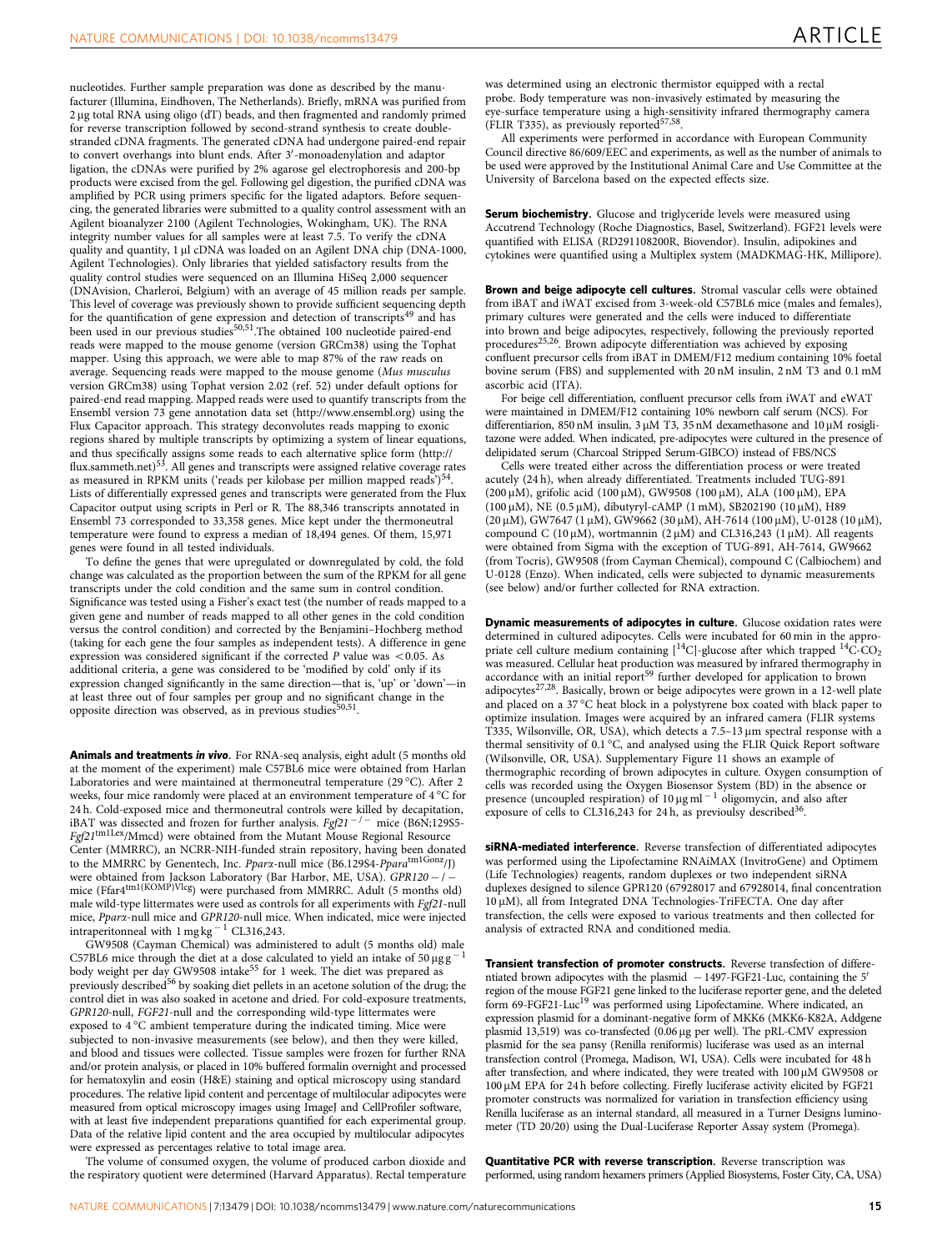<span id="page-15-0"></span>Immunoblots and multiplex protein assays. Western blot analysis of tissue and cell culture extracts was performed following standard procedures, using primary anti-UCP1 (1:1,000 ab10983, Abcam, Cambridge, UK) and anti-GPR120 (1:150sc-99105, Santa Cruz, USA). Specificity of GPR120 detection was checked using BAT extracts from male C57BL6 GPR120-null mice (Supplementary Fig. 12). Loading controls were established using  $\alpha$ -tubulin immunoblots (T9026, Sigma-Aldrich) or Ponceau staining of membranes. Immunoreactive proteins were detected using an ECL (enhanced chemiluminescence) system (GE Healthcare). Signal intensities were quantified by scanning densitometry (Phoretics 1D Software). Uncropped scans of western blots and corresponding Ponceau-stained membranes, including scale markers are shown in Supplementary Fig. 13. Quantitative measurements of changes in phosphorylated ERK1/2, CREB and p38 MAPK were performed using multiplex-based technology (48–680MAG and 48–681MAG kits, Millipore, Billerica, MA, USA) by determining the ratio of the corresponding phosphoproteins relative to total specific proteins.

Statistics. Two-tailed unpaired Student's t-test or one-way analysis of variance were used to test for the statistical significance of differences between two experimental conditions. Welch's correction was applied when unequal variances were detected by F-test, using the GraphPad statistical software (GraphPad Software Inc., San Diego, CA, USA). Statistical significance was set with an  $\alpha$ -value of  $P < 0.05$ , and underlying assumptions for validity of all tests were assessed. Data are shown as means±s.e.m.

Data availability. The raw data generated during the RNA-seq procedure is deposited in Gene Expression Omnibus (GEO) under accession number GSE77534. The complete list of cold-modulated genes in BAT after RNA-seq data analysis is available at<http://lmedex.ulb.ac.be/data.php>.

#### **References**

- 1. Lowell, B. B. et al. Development of obesity in transgenic mice after genetic ablation of brown adipose tissue. Nature 366, 740-742 (1993)
- 2. Feldmann, H. M., Golozoubova, V., Cannon, B. & Nedergaard, J. UCP1 ablation induces obesity and abolishes diet-induced thermogenesis in mice exempt from thermal stress by living at thermoneutrality. Cell Metab. 9, 203–209 (2009).
- 3. Betz, M. J. & Enerbäck, S. Human brown adipose tissue: what we have learned so far. Diabetes 64, 2352–2412 (2015).
- 4. Giralt, M. & Villarroya, F. White, brown, beige/brite: different adipose cells for different functions? Endocrinology 154, 2992–3000 (2013).
- 5. Shabalina, I. G. et al. UCP1 in brite/beige adipose tissue mitochondria is functionally thermogenic. Cell. Rep. 5, 1196–1399 (2013).
- 6. Kazak, L. et al. A creatine-driven substrate cycle enhances energy expenditure and thermogenesis in beige fat. Cell 163, 643–698 (2015).
- 7. Plaisier, C. L. et al. Zbtb16 has a role in brown adipocyte bioenergetics. Nutr. Diabetes 2, e46 (2012).
- 8. Rosell, M. et al. Brown and white adipose tissues: intrinsic differences in gene expression and response to cold exposure in mice. Am. J. Physiol. Endocrinol. Metab. 306, E945–E964 (2014).
- 9. Sultan, M. et al. A global view of gene activity and alternative splicing by deep sequencing of the human transcriptome. Science 321, 956-1016 (2008).
- 10. Tang, F. et al. RNA-Seq analysis to capture the transcriptome landscape of a single cell. Nat. Protoc. 5, 516–551 (2010).
- 11. van Bakel, H., Nislow, C., Blencowe, B. J. & Hughes, T. R. Most 'dark matter' transcripts are associated with known genes. PLoS Biol. 8, e1000371 (2010).
- 12. Ulven, T. & Christiansen, E. Dietary fatty acids and their potential for controlling metabolic diseases through activation of FFA4/GPR120. Annu. Rev. Nutr. 35, 239–263 (2015).
- 13. Oh, D. Y. et al. GPR120 is an omega-3 fatty acid receptor mediating potent anti-inflammatory and insulin-sensitizing effects. Cell 142, 687–785 (2010).
- 14. Ichimura, A. et al. Dysfunction of lipid sensor GPR120 leads to obesity in both mouse and human. Nature 483, 350–354 (2012).
- 15. Hao, Q. et al. Transcriptome profiling of brown adipose tissue during cold exposure reveals extensive regulation of glucose metabolism. Am. J. Physiol. Endocrinol. Metab. 308, E380–E392 (2015).
- 16. Iwasaki, K. et al. Free fatty acid receptor GPR120 is highly expressed in enteroendocrine K cells of the upper small intestine and has a critical role in GIP secretion after fat ingestion. Endocrinology 156, 837–883 (2015).
- 17. Gotoh, C. et al. The regulation of adipogenesis through GPR120. Biochem. Biophys. Res. Commun. 354, 591–597 (2007).
- 18. Cao, W., Medvedev, A. V., Daniel, K. W. & Collins, S. beta-Adrenergic activation of p38 MAP kinase in adipocytes: cAMP induction of the uncoupling protein 1 (UCP1) gene requires p38 MAP kinase. J. Biol. Chem. 276, 27077–27082 (2001).
- 19. Hondares, E. et al. Thermogenic activation induces FGF21 expression and release in brown adipose tissue. J. Biol. Chem. 286, 12983–12990 (2011).
- 20. Wu, J. et al. Beige adipocytes are a distinct type of thermogenic fat cell in mouse and human. Cell 150, 366–442 (2012).
- 21. Hirasawa, A. et al. Free fatty acids regulate gut incretin glucagon-like peptide-1 secretion through GPR120. Nat. Med. 11, 90-94 (2005).
- 22. Suh, H. N., Huong, H. T., Song, C. H., Lee, J. H. & Han, H. J. Linoleic acid stimulates gluconeogenesis via  $Ca2 + /PLC$ , cPLA2, and PPAR pathways through GPR40 in primary cultured chicken hepatocytes. Am. J. Physiol. Cell Physiol. 295, 1518–1545 (2008).
- 23. Gavaldà-Navarro, A. et al. Fibroblast growth factor 21 in breast milk controls neonatal intestine function. Sci. Rep. 5, 13717 (2015).
- 24. Wu, Q. et al. Identification of G-protein-coupled receptor 120 as a tumorpromoting receptor that induces angiogenesis and migration in human colorectal carcinoma. Oncogene 32, 5541–5550 (2013).
- 25. Barbera, M. J. et al. Peroxisome proliferator-activated receptor alpha activates transcription of the brown fat uncoupling protein-1 gene. A link between regulation of the thermogenic and lipid oxidation pathways in the brown fat cell. J. Biol. Chem. 276, 1486–1579 (2001).
- 26. Schlüter, A., Barberá, M. J., Iglesias, R., Giralt, M. & Villarroya, F. Phytanic acid, a novel activator of uncoupling protein-1 gene transcription and brown adipocyte differentiation. Biochem. J. 362, 61–70 (2002).
- 27. Lee, P., Werner, C. D., Kebebew, E. & Celi, F. S. Functional thermogenic beige adipogenesis is inducible in human neck fat. Int. J. Obes. (Lond) 38, 170–176 (2014).
- 28. Lee, P. et al. Irisin and FGF21 are cold-induced endocrine activators of brown fat function in humans. Cell Metab. 19, 302–309 (2014).
- 29. Hudson, B. D. et al. The pharmacology of TUG-891, a potent and selective agonist of the free fatty acid receptor 4 (FFA4/GPR120), demonstrates both potential opportunity and possible challenges to therapeutic agonism Mol. Pharmacol. 84, 710–735 (2013).
- 30. Hara, T. et al. Novel selective ligands for free fatty acid receptors GPR120 and GPR40. Naunyn Schmiedebergs Arch. Pharmacol. 380, 247–302 (2009).
- 31. Aune, U. L., Ruiz, L. & Kajimura, S. Isolation and differentiation of stromal vascular cells to beige/brite cells. J. Vis. Exp. 73, 50191 (2013).
- 32. Badman, M. K. et al. Hepatic fibroblast growth factor 21 is regulated by PPARalpha and is a key mediator of hepatic lipid metabolism in ketotic states. Cell Metab. 5, 426–437 (2007).
- 33. Inagaki, T. et al. Endocrine regulation of the fasting response by PPARalpha-mediated induction of fibroblast growth factor 21. Cell Metab. 5, 415–425 (2007).
- 34. Sparks, S. M. et al. Identification of diarylsulfonamides as agonists of the free fatty acid receptor 4 (FFA4/GPR120). Bioorg. Med. Chem. Lett. 24, 3100–3103  $(2014)$
- 35. Raingeaud, J. et al. MKK3- and MKK6-regulated gene expression is mediated by the p38 mitogen-activated protein kinase signal transduction pathway. Mol Cell Biol. 16, 1247–1255 (1996).
- 36. Hondares, E. et al. Hepatic FGF21 expression is induced at birth via PPARalpha in response to milk intake and contributes to thermogenic activation of neonatal brown fat. Cell Metab. 11, 206–212 (2010).
- 37. Fisher, F. M. et al. FGF21 regulates PGC-1alpha and browning of white adipose tissues in adaptive thermogenesis. Genes Dev. 26, 271–281 (2012).
- 38. Villarroya, F. & Vidal-Puig, A. Beyond the sympathetic tone: the new brown fat activators. Cell Metab. 17, 638–643 (2013).
- 39. Oh, D. L. et al. A Gpr120-selective agonist improves insulin resistance and chronic inflammation in obese mice. Nat. Med. 20, 942–949 (2014).
- 40. Qiu, Y. et al. Eosinophils and type 2 cytokine signaling in macrophages orchestrate development of functional beige fat. Cell 157, 1292–1308 (2014).
- 41. Rao, R. R. et al. Meteorin-like is a hormone that regulates immune-adipose interactions to increase beige fat thermogenesis. Cell 157, 1279–1291 (2014).
- 42. Flachs, P., Rossmeisl, M. & Kopecky, J. The effect of n-3 fatty acids on glucose homeostasis and insulin sensitivity. Physiol. Res. 63, S93–S118 (2014).
- 43. Oudart, H. et al. Brown fat thermogenesis in rats fed high-fat diets enriched with omega polyunsaturated fatty acids. Int. J. Obes. Relat. Metab. Disord. 21, 955–1017 (1997).
- 44. Sadurskis, A., Dicker, A., Cannon, B. & Nedergaard, J. Polyunsaturated fatty acids recruit brown adipose tissue: increased UCP content and NST capacity. Am. J. Physiol. 269, e351–e411 (1995).